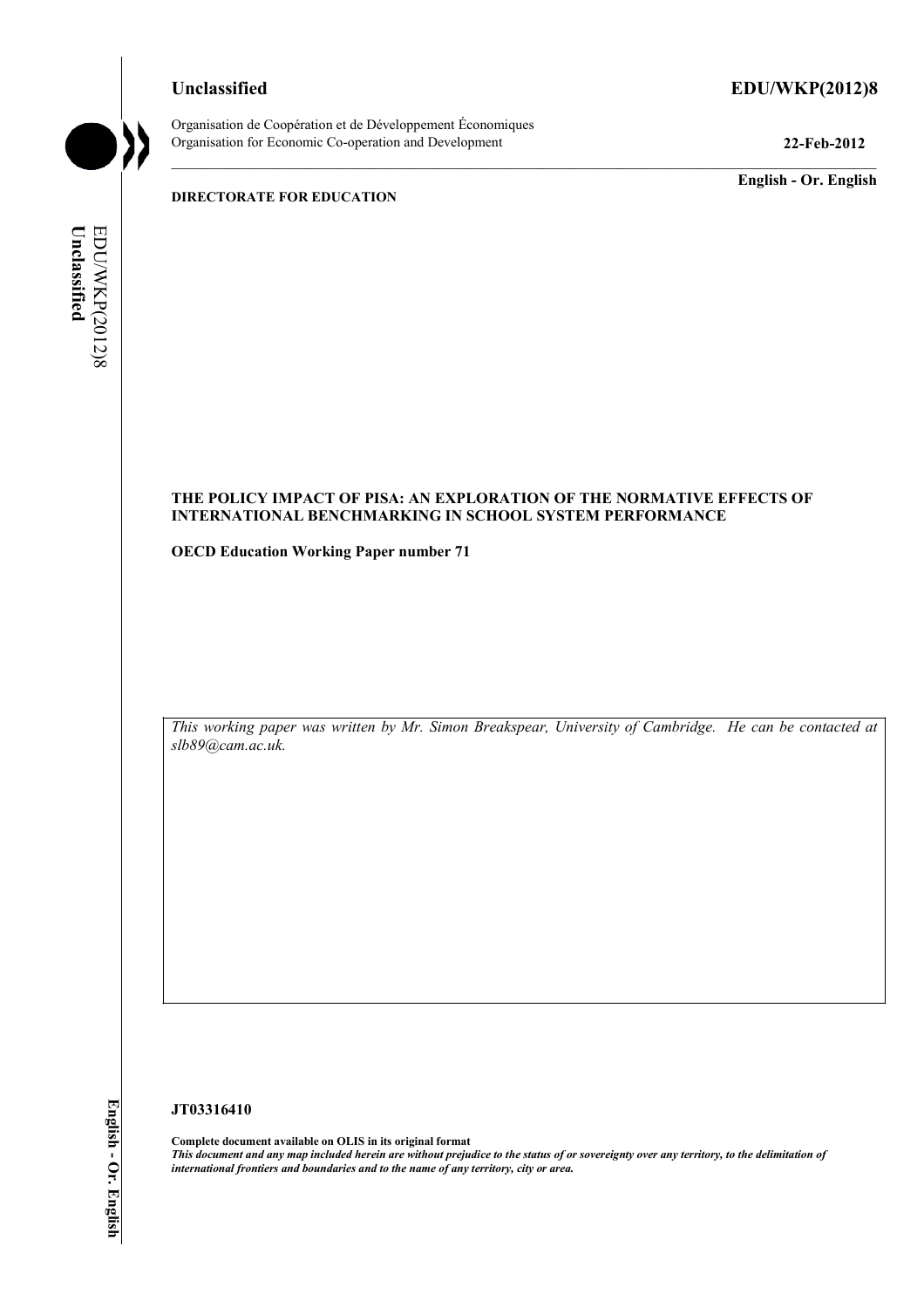### **OECD DIRECTORATE FOR EDUCATION**

# **OECD EDUCATION WORKING PAPERS SERIES**

This series is designed to make available to a wider readership selected studies drawing on the work of the OECD Directorate for Education. Authorship is usually collective, but principal writers are named. The papers are generally available only in their original language (English or French) with a short summary available in the other.

Comment on the series is welcome, and should be sent to either edu.contact@oecd.org or the Directorate for Education, 2, rue André Pascal, 75775 Paris CEDEX 16, France.

The opinions expressed in these papers are the sole responsibility of the author(s) and do not necessarily reflect those of the OECD or of the governments of its member countries.

Applications for permission to reproduce or translate all, or part of, this material should be sent to OECD Publishing, rights@oecd.org or by fax 33 1 45 24 99 30.

Copyright OECD 2012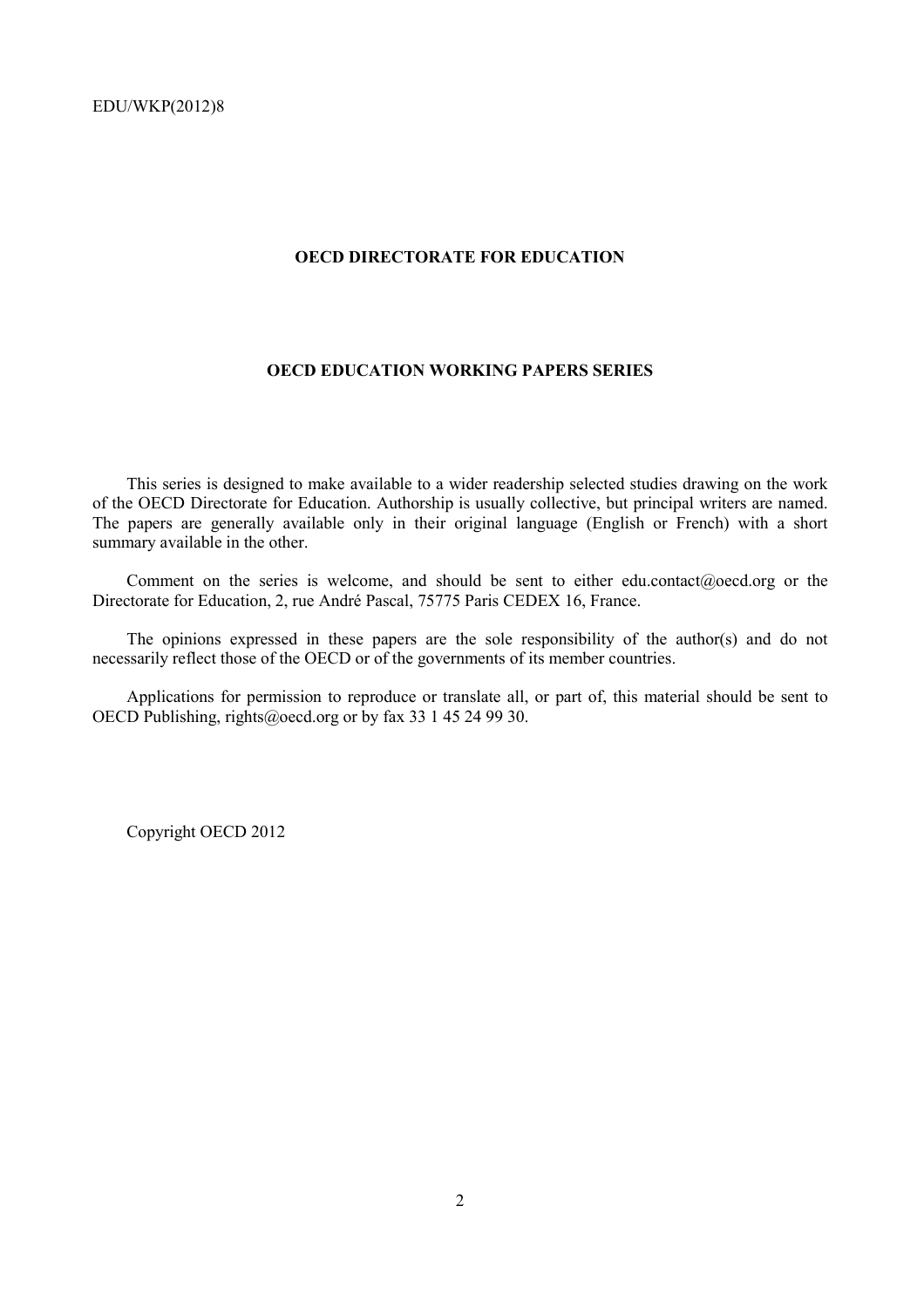# **TABLE OF CONTENTS**

| THE POLICY IMPACT OF PISA: AN EXPLORATION OF THE NORMATIVE EFFECTS OF                                  |  |
|--------------------------------------------------------------------------------------------------------|--|
|                                                                                                        |  |
|                                                                                                        |  |
|                                                                                                        |  |
|                                                                                                        |  |
|                                                                                                        |  |
|                                                                                                        |  |
|                                                                                                        |  |
|                                                                                                        |  |
|                                                                                                        |  |
|                                                                                                        |  |
|                                                                                                        |  |
|                                                                                                        |  |
| 3.1.2. The role of PISA in policy-making processes and policy responses to PISA.  13                   |  |
| 3.2. Use of PISA policy findings in national/federal education debate and policy-making 15             |  |
|                                                                                                        |  |
| 3.2.2. Reference to and learning from high-performing PISA countries/economies 16                      |  |
| 3.3. The role of PISA in national/federal assessment and evaluation policies and practices 18          |  |
| 3.3.1. Provided a system evaluation for countries/economies that did not previously carry out          |  |
|                                                                                                        |  |
| 3.3.2. Led to the formation, or increased the scope, of a national/federal assessment system  19       |  |
| 3.3.3. Complemented national data and validated national results against an international benchmark20  |  |
| 3.3.4. Used to conduct within-country/-economy monitoring of sub-national regions or specific student  |  |
|                                                                                                        |  |
| 3.3.5. Used as a best-practice 'model' or 'guide' for the formation and adaptation of national/federal |  |
|                                                                                                        |  |
|                                                                                                        |  |
|                                                                                                        |  |
|                                                                                                        |  |
|                                                                                                        |  |
|                                                                                                        |  |
|                                                                                                        |  |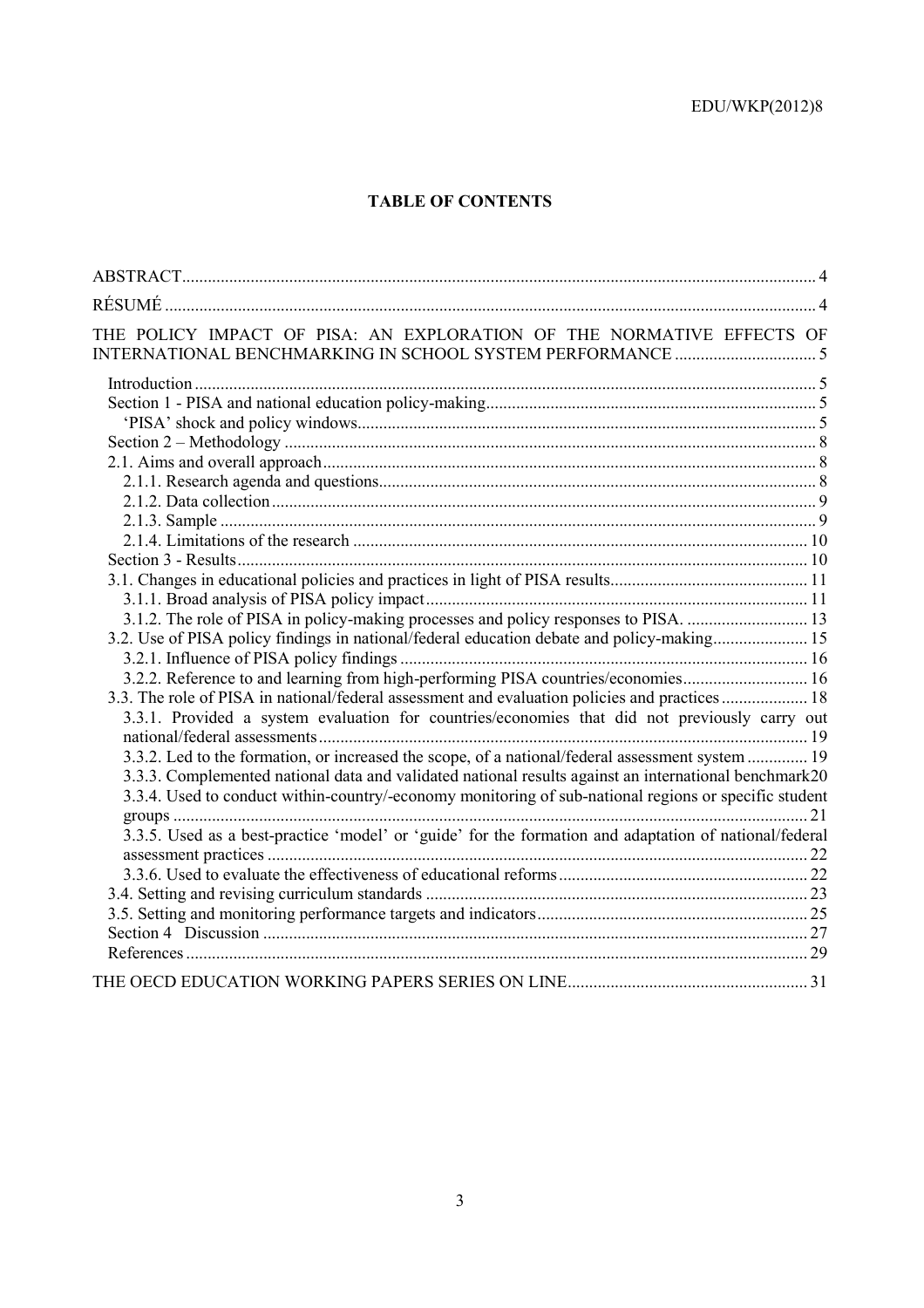# **ABSTRACT**

Little research has been done into how the results of the Programme for International Student Assessment (PISA) affect national educational reform and policy-making. This paper examines the normative impact of PISA by investigating how, and the extent to which , national policy actors use PISA in policies and practices, to evaluate and improve school-system performance. Drawing on the results of a survey of country practices, the study shows that PISA has become accepted as a reliable instrument for benchmarking student performance worldwide, and that PISA results have had an influence on policy reform in the majority of participating countries/economies.

# **RÉSUMÉ**

À ce jour, rares sont les recherches ciblant l'impact des résultats de l'enquête PISA (Programme international pour le suivi des acquis des élèves) sur les réformes et l'action publique dans les pays. Le présent document examine l'impact normatif du PISA en cherchant à déterminer comment et dans quelle mesure les acteurs politiques des pays utilisent le PISA dans l'établissement de politiques et pratiques, afin d'évaluer et d'améliorer les performances de leur système d'éducation. À partir des résultats d'une enquête sur les pratiques des pays, cet étude montre que le PISA est aujourd'hui communément accepté en tant qu'instrument fiable pour évaluer la performance des élèves dans le monde entier et que les résultats au PISA exercent une influence réelle sur les réformes politiques dans la majorité des pays et économies participants.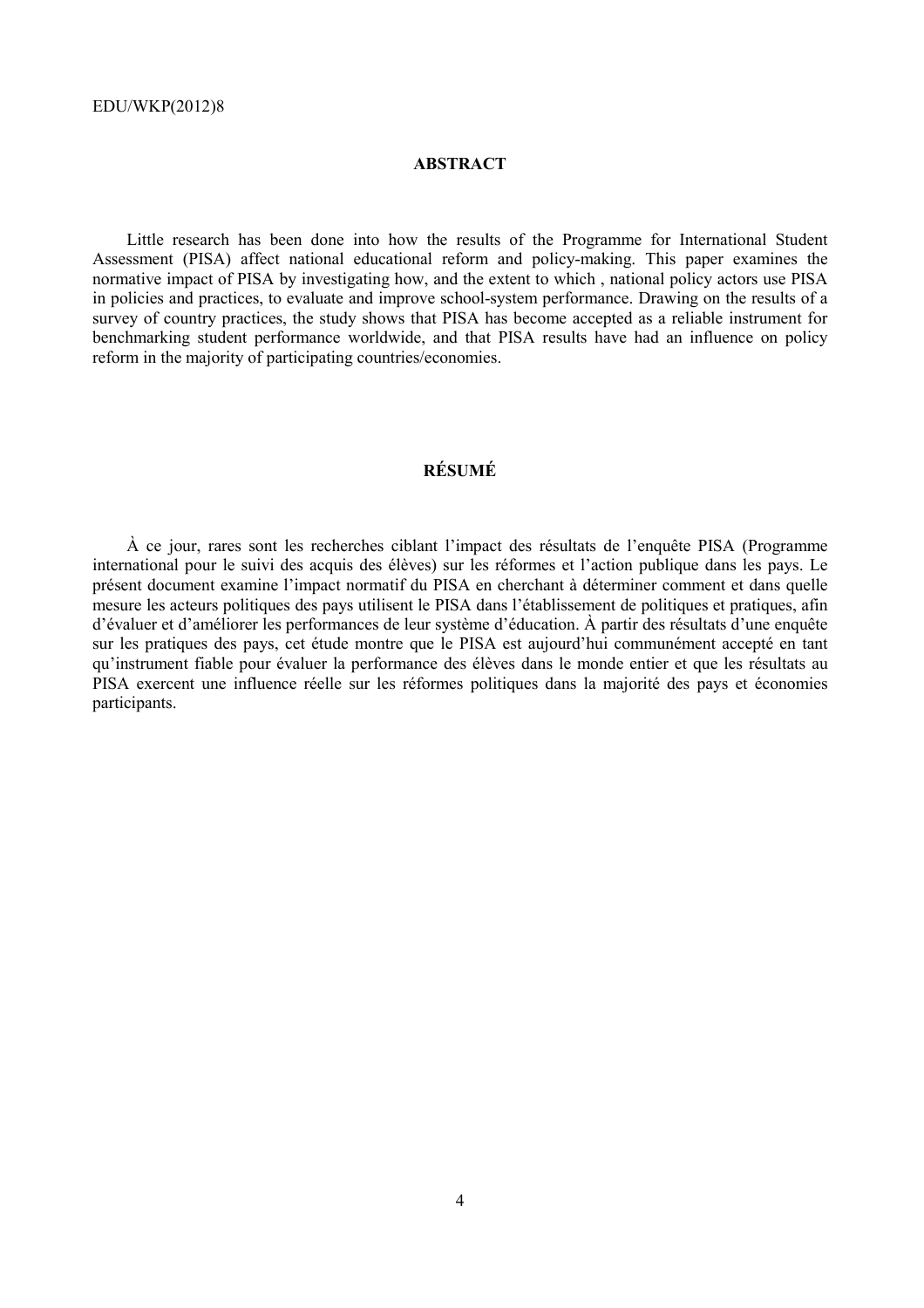# **THE POLICY IMPACT OF PISA: AN EXPLORATION OF THE NORMATIVE EFFECTS OF INTERNATIONAL BENCHMARKING IN SCHOOL SYSTEM PERFORMANCE**

#### **Introduction**

This paper seeks to explore the normative impact of the Organisation for Economic Co-operation and Development's (OECD) Programme for International Student Achievement (PISA) on national/federal education policy and policy-making processes. PISA is a triennial international comparative study of student learning outcomes in reading, mathematics and science - the skills judged to be important for adult life in a globalised and knowledge-based society (OECD, 2000; Schleicher, 2007). Whilst originally developed as an instrument for OECD countries, PISA has been adopted as an almost global standard, and is now used in over 65 countries and economies. As an international benchmarking exercise, PISA is designed to monitor outcomes over time and provide insights into the factors that may account for differences in performance within and between countries/economies. Four surveys have been implemented so far: 2000, 2003, 2006 and 2009.

Every three years, the release of PISA results stimulates a global discussion about school reform in both international media (*e.g. The Economist*, *The New York Times*) and at the national level across many OECD and partner countries/economies.<sup>1</sup> Yet, beyond acknowledging that PISA is an interesting news story, research on its effects and use within national education reform and policy-making is scarce. This paper specifically examines the normative impact of PISA by investigating how, and the extent to which, national policy actors use PISA in policies and practices to evaluate and improve the performance of school systems.

The paper is composed of four distinct sections. The first examines the limited extant literature that has explored the policy impact of PISA. The second section outlines and justifies the methodology of the study. The third section provides a description and analysis of the results. Section four discusses the emergent themes and issues.

#### **Section 1 - PISA and national education policy-making**

#### *'PISA' shock and policy windows*

Few countries/economies enacted large-scale policy changes in response to the release of the first two PISA survey results in 2001 and 2004. In Germany, the education policy debate and changes in light of PISA 2000 were intense (*e.g.* Ertl, 2006). Confronted with lower-than-expected results in student performance, PISA triggered a sustained public debate about education policy and reform that came to be known as 'PISA shock'. The PISA-inspired debate over public education has resulted in a range of significant reform measures, including generating national standards and establishing further support for disadvantaged students, especially those from immigrant backgrounds (Ertl, 2006).

A similar reaction to PISA 2000 occurred in Denmark. Egelund (2008), for example, notes that the results of PISA 2000 raised serious questions about how the well-funded Danish education system yielded only middle-range outcomes, and about why social equity continued to be a problem despite significant investment in social welfare programmes. Egelund (2008) notes that whilst the PISA 2000 results had a significant impact on the education and political debate, there were no policy changes until after an international review of the results and the system was conducted (OECD, 2004). Denmark subsequently

<sup>1 .</sup> *e.g.* Stake (2007) provides an analysis of the media response to PISA in the USA.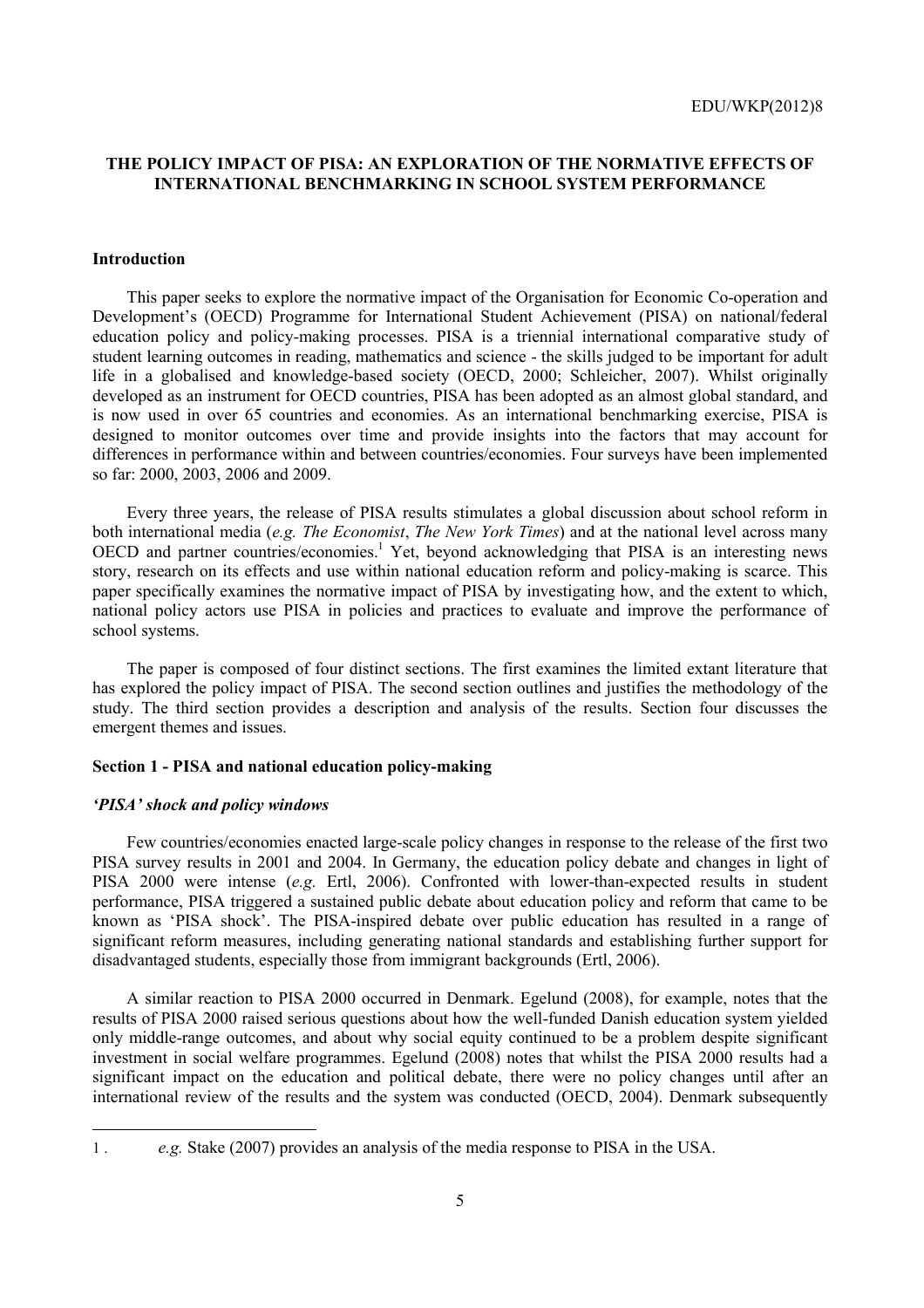implemented a range of reform policies, including increased national assessment and evaluation, and strategies to target socio-economically disadvantaged and immigrant students (Egelund, 2008).

Japan has also been identified as a country that experienced a 'PISA shock' in the national politics of education reform. Japan was a top performer in PISA 2000, yet in PISA 2003 there was a decline in its performance resulting in a perceived 'crisis' that prompted significant public and political debate on education reform. In response to the decline in PISA performance, the Ministry for Education reversed a contentious yutori (low pressure) curriculum policy and have enacted changes to national assessment practices (Takayama, 2008).

Kingdon's (1995) theory of policy agendas may help explain the role of PISA in these large-scale reform agendas. Kingdon proposed that an 'external shock' could generate a 'policy window' for reform. This so-called window only opens up the potential for a reform agenda to be established. Yet, this policy reform would only occur if and as national actors use the opportunity afforded by lower-than-expected PISA results to legitimate the need for large-scale reform. Yet, even in the cases of Germany, Denmark and Japan, it is difficult to decipher the direct impact of PISA on the speed or breadth of reforms enacted.

Comparative national case study investigations have shed further light into the differing national responses towards the first two rounds of PISA. Grek (2009) conducted a brief comparative assessment of the way PISA 2000 entered national policy-making in Finland, Germany and the United Kingdom, through both media attention and subsequent education reforms. Grek (2009) highlights three different responses to PISA. First, the 'PISA surprise' of Finland: its high performance and international attention surprised the nation. Second, the 'PISA shock' in Germany, where PISA sparked significant public debate and subsequent policy change. Third, the 'PISA promotion' of the United Kingdom, where little media attention and no reform initiatives followed PISA 2000, yet the results were promoted by the government of the day as a sign of strong outcomes. Grek concludes by arguing that PISA can be used nationally as a governing resource, as it enables policy actors to justify and legitimise proposed reforms based on evidence from internationally comparable data.

Another recent comparative study<sup>2</sup> sought to investigate the capacity for PISA to prompt broad education policy convergence across Switzerland, Germany, New Zealand, the United Kingdom and the USA (Martens, Nagel, Windzio, and Weymann, 2010). Drawing on expert interviews and policy document analysis, the research highlighted the varied national responses to the release of the first round of PISA results. Both Switzerland and Germany, for example, initiated significant education policy reforms in response to lower-than-expected results (Bieber, 2010; Niemann, 2010). In contrast, the United Kingdom, New Zealand and the USA did not show a shift in national education agendas in response to PISA. Knodel and Walkenhorst (2010) argue that the United Kingdom's lack of policy response to its moderate performance was due to the significant education reforms enacted in England in the years prior to the release of the PISA results. For New Zealand, Dobbins (2010) concluded that high performance on PISA seemed to reinforce existing policies and thus there was no impetus for substantial change. Finally, Dobbins and Martens (2010) propose that, in the case of the USA, substantial domestic evaluation programmes may have ensured that there was prior public awareness of its poor educational outcomes and thus, unlike Germany, there was no external shock. Martens and Niemann (2010) have further developed the notion that a gap between national self-perception of expected performance, and the empirical results, may explain the difference between the USA and German PISA responses.

<sup>2 .</sup> This research was conducted as part of the 'Transformations of the State' project, which sought to investigate how different nation-states respond to EU governance through the Bologna Process and OECD governance through PISA. The findings of this international project were captured in a recent book (Martens et al., 2010).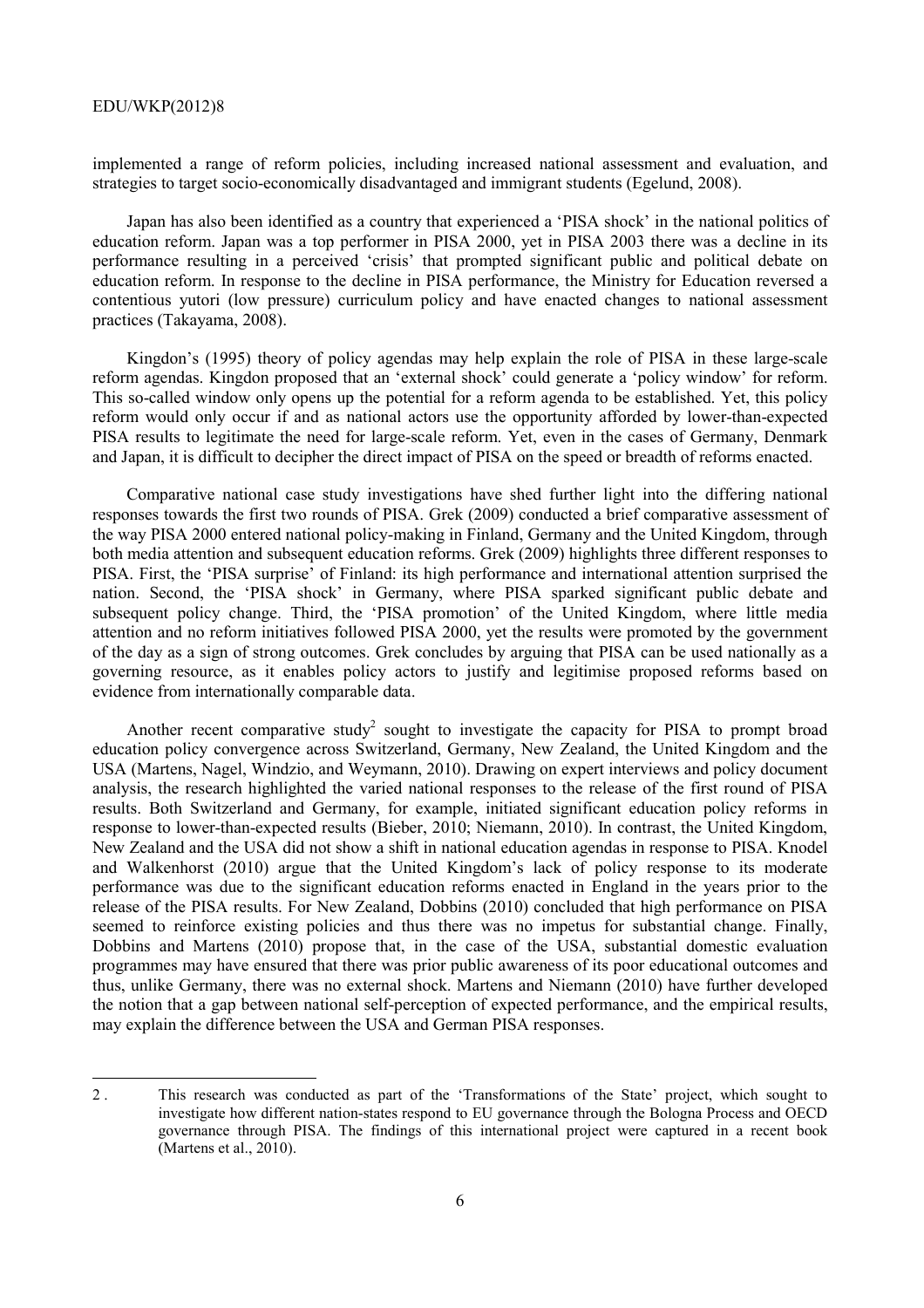An external evaluation of the policy impact of PISA was conducted in 2008 for the OECD PISA Governing Board (Hopkins, Pennock, Ritzen, Ahtaridou and Zimmer, 2008). The evaluation sought to explore PISA's relevance, effectiveness and sustainability, and the unexpected impacts on participant countries and economies. The research consisted of a qualitative strand of 548 questionnaire responses drawn from a range of education stakeholders from across participating countries/economies. Five qualitative case studies were also conduced in Hong Kong-China, Spain, Canada, Norway and Poland. The study covered PISA 2000, 2003 and the initial response to PISA 2006 only. The results revealed that the impact of PISA was greater at the national level than at the local government or school level, with policymakers identified as the most significant stakeholder group. The report also highlighted that countries increasingly valued the skills assessed in PISA, that the PISA instrument was commonly used for monitoring a country's performance and equity, and that the influence of PISA on policy seemed to be increasing over time. Whilst the study did note that a range of policies and initiatives had been undertaken in light of PISA, the authors also emphasised that such policy initiatives often displayed a low level of policy coherence overall. This paper seeks to build and extend on this broad international analysis of the policy impact of PISA over successive survey rounds.

Many of the aforementioned studies (excluding Hopkins, *et al*., 2008) have focused on analysing whether or not the first round of PISA sparked significant large-scale national reform. This paper goes beyond this initial question to explore the potential normative policy impact of PISA resulting from the repeated use of PISA nationally and its adoption globally as an international standard. Analysis focuses on two areas of inquiry as outlined in figure 1.1: PISA in national policy-making processes; and the use and integration of PISA within normative national/federal policy instruments.

| Figure 1.1. Two areas of inquiry |  |
|----------------------------------|--|
|----------------------------------|--|



The study investigates the extent to which PISA, as an international standard of school system performance, has been integrated and embedded into national policy and practice. As illustrated in 1.2, particular focus is placed on PISA's role within normative national/federal policies: assessment and evaluation, curriculum standards and performance targets. These normative policy instruments function to set, measure and reinforce what the education system aims to achieve and its desired improvement trajectory.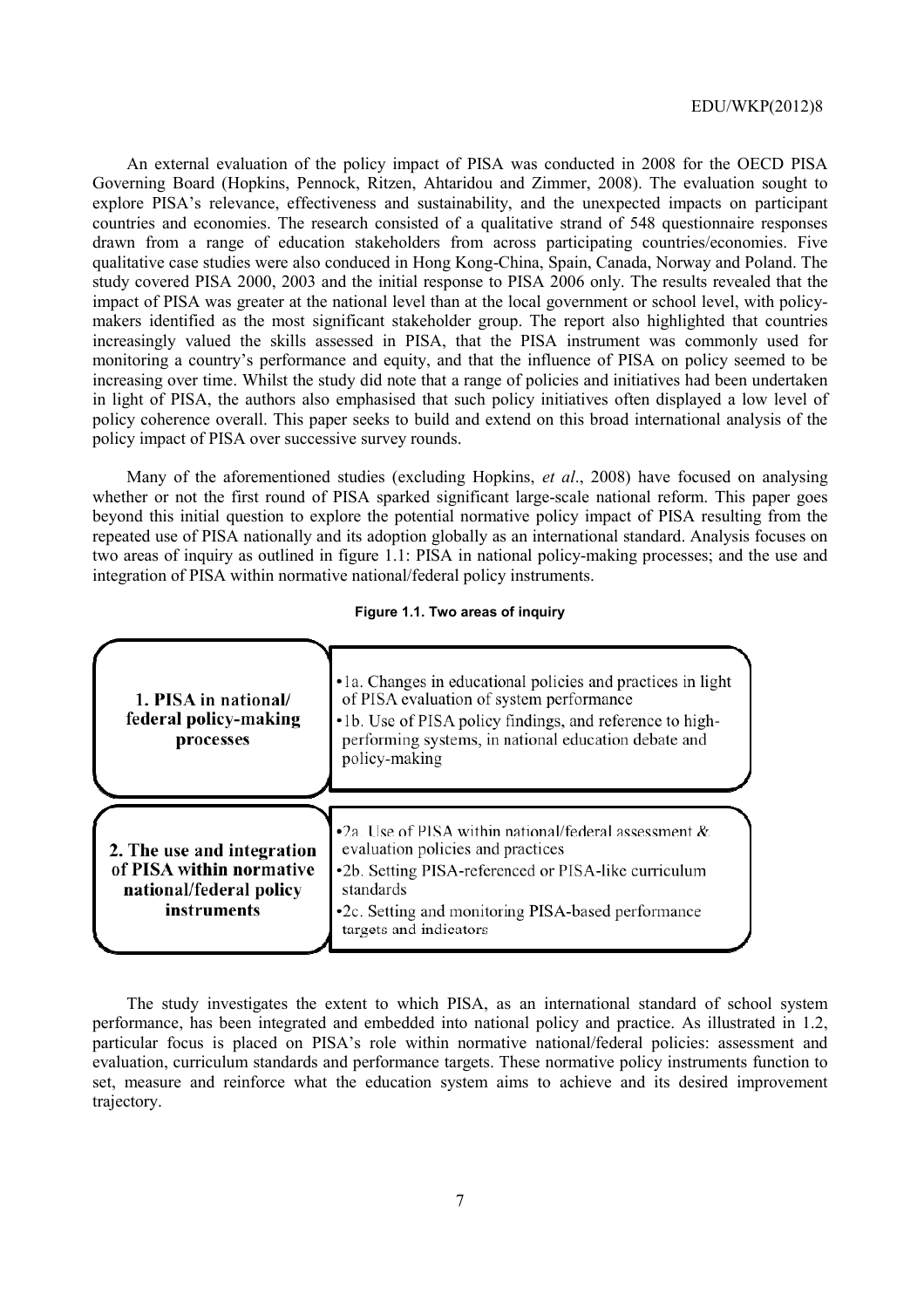

**Figure 1.2. Three types of normative national/federal policy instruments** 

#### **Section 2 – Methodology**

## **2.1. Aims and overall approach**

#### *2.1.1. Research agenda and questions*

This paper explores the normative impact of PISA on national education policies and practices, and on policy-making processes. Two areas of inquiry were established to guide the empirical investigation, with a combined total of five sub-research areas (1a, 1b, 2a, 2b and 2c). Specific research questions were generated for each area as outlined below.

#### *Focus area 1: PISA in national policy-making processes*

*1a. Changes in education policies and practices in light of the PISA evaluation of system performance* 

- How influential is the PISA evaluation of national system performance in policy-making processes?
- What changes in educational policies and practices have been made in light of PISA analyses?

# *1b. Use of PISA policy implications and reference to high-performing systems in national education debates and policy-making*

- To what extent have PISA policy findings been influential in national education debates and policy-making?
- To what extent have high-performing and successfully reforming PISA education systems been cited in national policy debates and bi-lateral policy learning?

# *Focus area 2: The use and integration of PISA within normative national policy instruments 2a. The role of PISA in national/federal assessment and evaluation systems*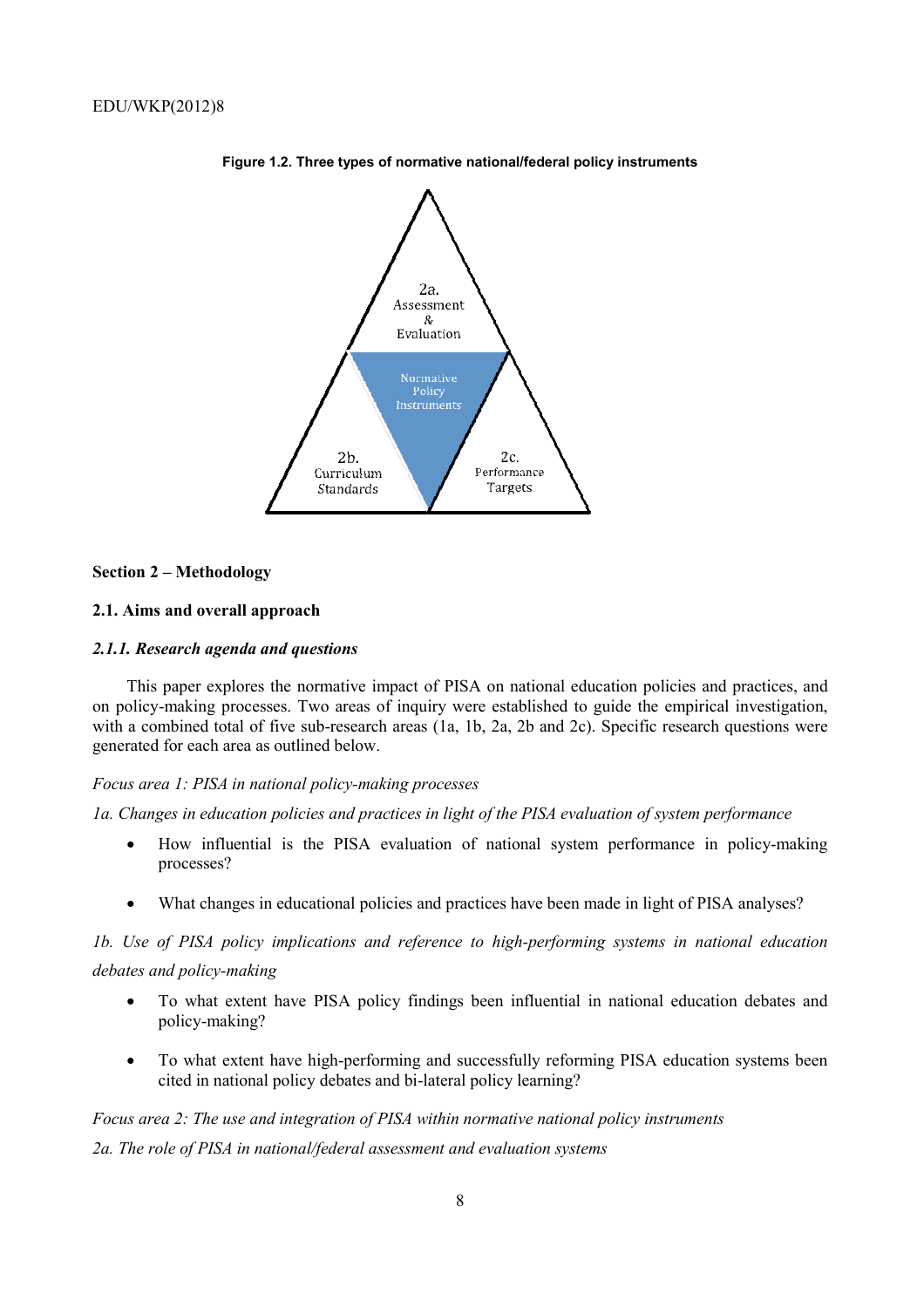- To what extent do national policy-makers see PISA performance as an important indicator of the effectiveness of the school system?
- What role does PISA, among other national and sub-national forms of assessment, play in evaluating education-system performance?
- To what extent is PISA used to monitor the performance of sub-national regions (*e.g.* states, provinces) or specific student groups?
- How have national learning assessments been linked to PISA or modelled on PISA?

#### *2b. Setting PISA-referenced or PISA-like curriculum standards*

- To what extent are the competencies outlined in the PISA frameworks and instrument promoted in the education system?
- Have PISA-referenced or PISA-like standards for learning been established?

#### *2c. Setting and monitoring PISA-based policy performance targets and indictors*

- To what extent do senior policy-makers see improving performance on PISA as a path to modernising and improving the national educational system?
- Have PISA-based national performance targets or indicators been established? What is the focus and nature of these targets?

# *2.1.2. Data collection*

An expert questionnaire, completed by members of the PISA Governing Board (PGB), was the central method of data collection for this study. An online questionnaire and overview of the study's interests were sent via e-mail, in July 2011, to the PGB representatives from the 65 countries/economies that participated in PISA 2009. An identical Word document e-mail version of the survey was also available and requested by six representatives. These national representatives are formally appointed by their governments. Their official role is to oversee the governance of the PISA project and link the international work of PISA back into national ministries of education. They are invaluable informants as they are most likely to understand the extent to which and manner in which PISA is used within their home countries/economies. The purpose of the questionnaire was to gain expert insights on how PISA has been used within national policies and practices across a broad array of contexts at the national/federal and senior policy-maker levels.

The construction of the questionnaire was modelled on the national/federal policy areas of particular interest to the research questions. The survey was written in English, as this is the language in which PGB meetings are most commonly conducted.

#### *2.1.3. Sample*

A combined total of 37 representatives from OECD countries/economies and partner countries/economies responded to the questionnaire. OECD countries that participated in the data collection included: Australia, Austria, Belgium (French and Flemish Communities), Canada, Chile, Denmark, Estonia, Finland, France, Germany, Greece, Hungary, Ireland, Israel, Italy, Japan, Korea, Luxembourg, Mexico, the Netherlands, Norway, Poland, Portugal, the Slovak Republic, Slovenia, Spain, Sweden, Turkey, the United Kingdom (England, Scotland and Wales), and the United States of America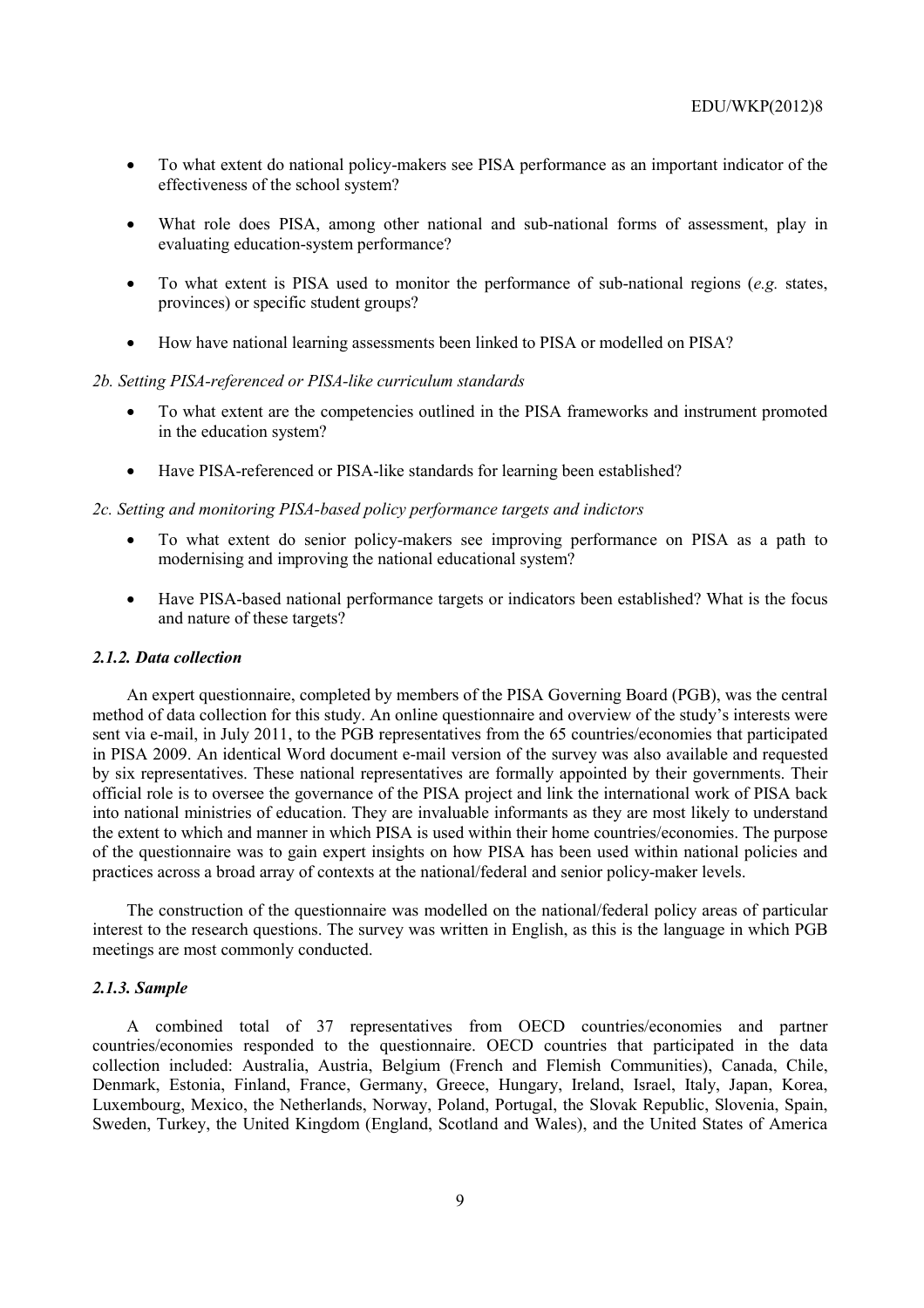(USA). The partner countries/economies Indonesia, Latvia, Singapore and Hong Kong-China also participated in the data collection.

Separate responses were obtained from the French and Flemish Communities of Belgium, and also for the English, Scottish and Welsh education systems of the United Kingdom. Consequently, these responses were analysed and reported separately. A total of 37 different education systems provided separate responses to the questionnaire.<sup>3</sup> For ease of expression, the term *countries/economies* is used to refer to all distinct education systems that provided a response to the questionnaire.

#### *2.1.4. Limitations of the research*

This research methodology has a number of limitations. First, the results draw on only one respondent per country/economy.<sup>4</sup> It is possible that a broader range of respondents from each country would have developed a more comprehensive analysis of the use of PISA. Yet, this brief exploratory study aimed to identify, in broad terms, the uses of PISA across multiple countries/economies, without a deep analysis of the way PISA plays into complex policy debates and decisions. The PGB representatives are best placed to provide a snapshot of the connection between PISA and national policies and practices. Qualitative case studies of specific countries/economies could be used to further explore the themes raised in this study, and would benefit from seeking expert opinions from policy-makers at different levels of government as well as from academic institutions.

Second, only a small number of partner countries/economies took part in the questionnaire. It is possible that policy-makers in some of these systems may use PISA differently than how those in OECD countries do, due to limited national capacities in assessment and evaluation.

Third, some of the questionnaire items required respondents to make subjective judgments regarding the extent of influence or role of PISA in policy-making. Comparisons between country/economy responses for these items should be drawn with care, as respondents may have had different interpretations of these terms and ratings.

Fourth, the questionnaire consisted of both multiple-choice and extended-response questions. Whilst all 37 respondents completed the multiple-choice questions, there was substantial variation in the additional information provided by respondents in the extended-response questions. This limits the number of countries/economies for which specific examples of policies and practices can be provided in the results section below.

# **Section 3 - Results**

This section examines the results of the PGB questionnaire as they relate to this study's five specific areas of research:

- 3.1. Changes in educational policies and practices in light of PISA analysis of system performance;
- 3.2. Use of PISA policy implications and reference to 'high-performing' systems in national education debate and policy-making;

<sup>3 .</sup> Questionnaires were also received from Uruguay and Brazil. Yet, due to the incomplete nature of these responses, these were not included in the final analysis.

<sup>4 .</sup> Responses from Sweden and Korea made clear that multiple individuals had taken part in contributing to the final responses that were provided.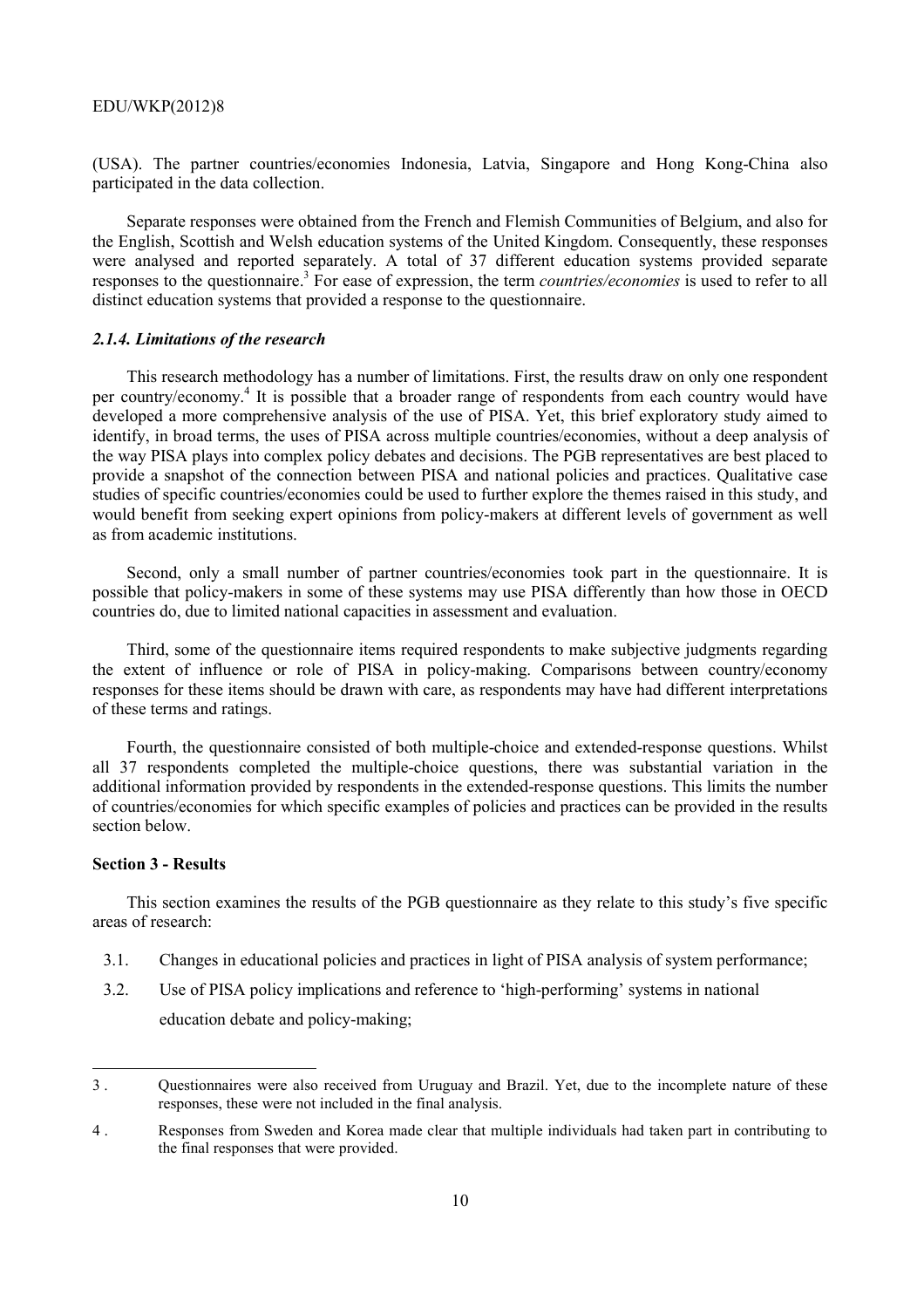- 3.3. The role of PISA in national/federal assessment and evaluation policy and practices;
- 3.4. Setting and revising curriculum standards; and
- 3.5. Setting and monitoring performance targets and indicators.

# **3.1. Changes in educational policies and practices in light of PISA results**

#### *3.1.1. Broad analysis of PISA policy impact*

Respondents were asked how influential specific PISA results and analyses have been in informing the policy-making process at the national/federal level in the country they represent. Respondents from 17 countries/economies judged that PISA had been 'very' influential, and respondents from a further 11 countries/economies judged PISA to be 'moderately' influential. The respondents from England-UK, Denmark, and Japan rated PISA as 'extremely' influential, whilst respondents from Finland, France, Indonesia, Luxembourg and Turkey rated PISA as 'not very' influential. The respondent from Belgium (Flemish Community) selected 'don't know.'

Beyond this overall judgment of PISA's influence in national policy-making, respondents were asked to indicate which specific aspects of PISA results, across any survey round, have led to/inspired changes in policy and practice in the country/economy they represent. The PISA result categories included: a) overall international rank; b) reading performance; c) mathematics performance; d) science performance; e) trend performance; f) equity; g) student interest, engagement, motivation and attitudes; and h) other issues. The three response options were 'Yes', 'Partly' and 'No'. These results are shown in Table 3.1.1.

Respondents from 26 different countries/economies indicated 'yes' to at least one category of PISA results. Australia was the only country that did not select either a 'yes' or 'partly' for at least one of the PISA result categories. Respondents indicated that the overall international rank had led to/inspired changes in 19 countries/economies and partially led to change in a further 11 countries/economies. Respondents from 20 countries/economies indicated that results of the PISA reading assessment had prompted policy changes; 16 countries/economies cited performance on the PISA mathematics assessment as leading to policy changes; and 12 countries/economies cited results of the PISA science assessment as leading to policy changes. Only the respondents from Australia and France answered that 'no' change had occurred in response to PISA reading performance results.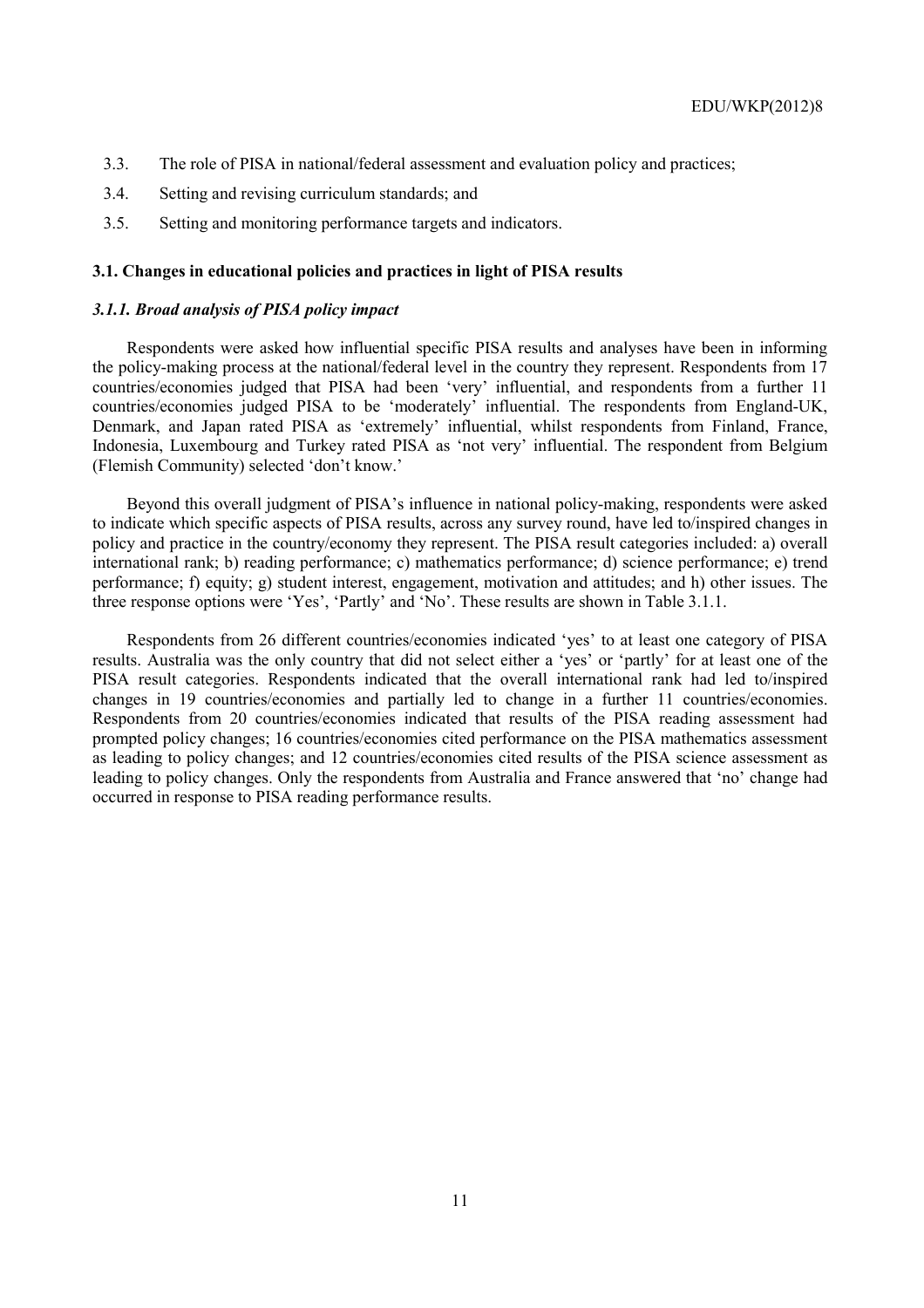#### **Table 3.1.1**

Question 18. Which aspects of your country's PISA results (across any survey roun), have led to/inspired changed in policy or practice in your country?

|                                                              | Yes           | Partly        | <b>No</b>     |
|--------------------------------------------------------------|---------------|---------------|---------------|
| A. Overall international rank                                | 51.4% (19)    | 29.7% (11)    | $18.9\%$ (7)  |
| <b>B.</b> Reading performance                                | 54.1% (20)    | 40.5% (15)    | $5.4\%$ (2)   |
| C. Mathematics performance                                   | 43.2% (16)    | $43.2\%$ (16) | $13.5\%$ (5)  |
| D. Science Performance                                       | $32.4\%$ (12) | 54.1% (20)    | $13.5\%$ (5)  |
| E. Trend performance                                         | 40.5% (15)    | 29.7% (11)    | $29.7\%$ (11) |
| F. Equity                                                    | 29.7% (11)    | 43.2% (16)    | $27.0\%$ (10) |
| G. Student interest, engagement,<br>motivation and attitudes | $8.1\%$ (3)   | $56.8\%$ (21) | $35.1\%$ (13) |
| H. Other issues (please state)<br>below)                     | $8.1\%$ (3)   | $8.1\%$ (3)   | 83.8% (31)    |

Respondents from 15 countries/economies indicated that trend performance had led to policy changes, and respondents from 11 countries/economies noted that equity issues had led to changes. Only respondents representing Austria, Korea and Japan indicated that 'student, interest, engagement, motivation and attitudes', as revealed in PISA results, had led to changes in policy and practice.

An index was formed to summarise the breadth of policy impact across PISA results for each country/economy. The *breadth of policy impact index* was constructed by allocating each country 2 points for each 'Yes', 1 point for each 'Partly' and 0 points for each 'No' across the seven PISA result categories (a-g in Table 3.1.1). A higher score on this index represents policy responses to a broader range of PISA result categories in that country/economy. The combined total for each country/economy is shown in Table 3.1.2. To aid in the interpretation of the results, the table includes the respondents' judgment of how influential PISA had been in national policy-making processes, and also shows the PISA 2009 reading, mathematic and science scores, indicated as above OECD average, OECD average or below OECD average (OECD, 2010a). Table 3.1.2 suggests that it would be wrong to assume that PISA's impact on policy-making is necessarily greater in countries/economies that perform below the OECD average.

High-performing countries such as Korea and Japan have enacted reforms in response to a large range of PISA results. In contrast, a large group of countries that perform below or at the OECD average, including Italy, Indonesia and France, indicated very little policy change in response to PISA.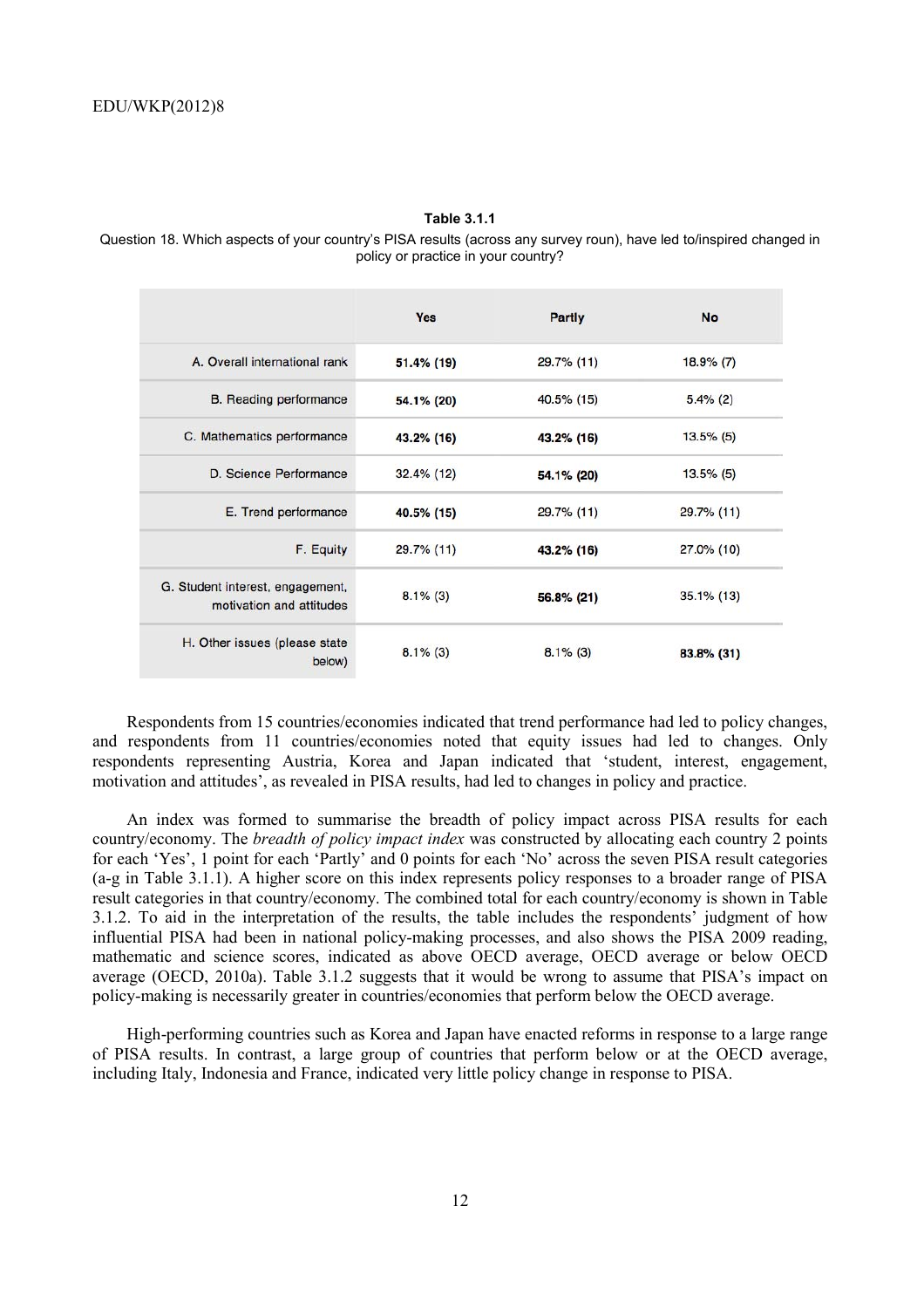# *3.1.2. The role of PISA in policy-making processes and policy responses to PISA.*

Respondents were asked to provide further details on the role PISA results play in policy-making processes. Analysis of the results shows several key areas of influence:

• PISA results set the agenda for policy dialogue among policy-makers and experts (*e.g.* Austria, Korea). For example:

Korea - "*Based on the results of PISA, Korean policy makers have seriously considered the facts that the gender difference has been increased and the student ration of high performances has been lower than the other high-performing countries*."

• National policy actors use PISA results as evidence to argue that national performance needs improvement overall, or in a specific area. For example:

England-UK - "*Overall ranking and trend performance in PISA demonstrates that other countries are improving at a faster rate and overtaking us, therefore demonstrating the necessity for the reforms set out in last year's white paper*."

- PISA indicators define performance and equity issues (*e.g.* variance between schools).
- PISA results are used as one of multiple indicators to inform policy decisions and development (*e.g.* Australia, Scotland-UK, Hong Kong-China). The respondent from Scotland-UK noted:

"*PISA is a key measure, in particular our decline in the international rankings and the strong socio-economic background effect, but policy decisions are taken on the basis of a balance of international and national evidence*."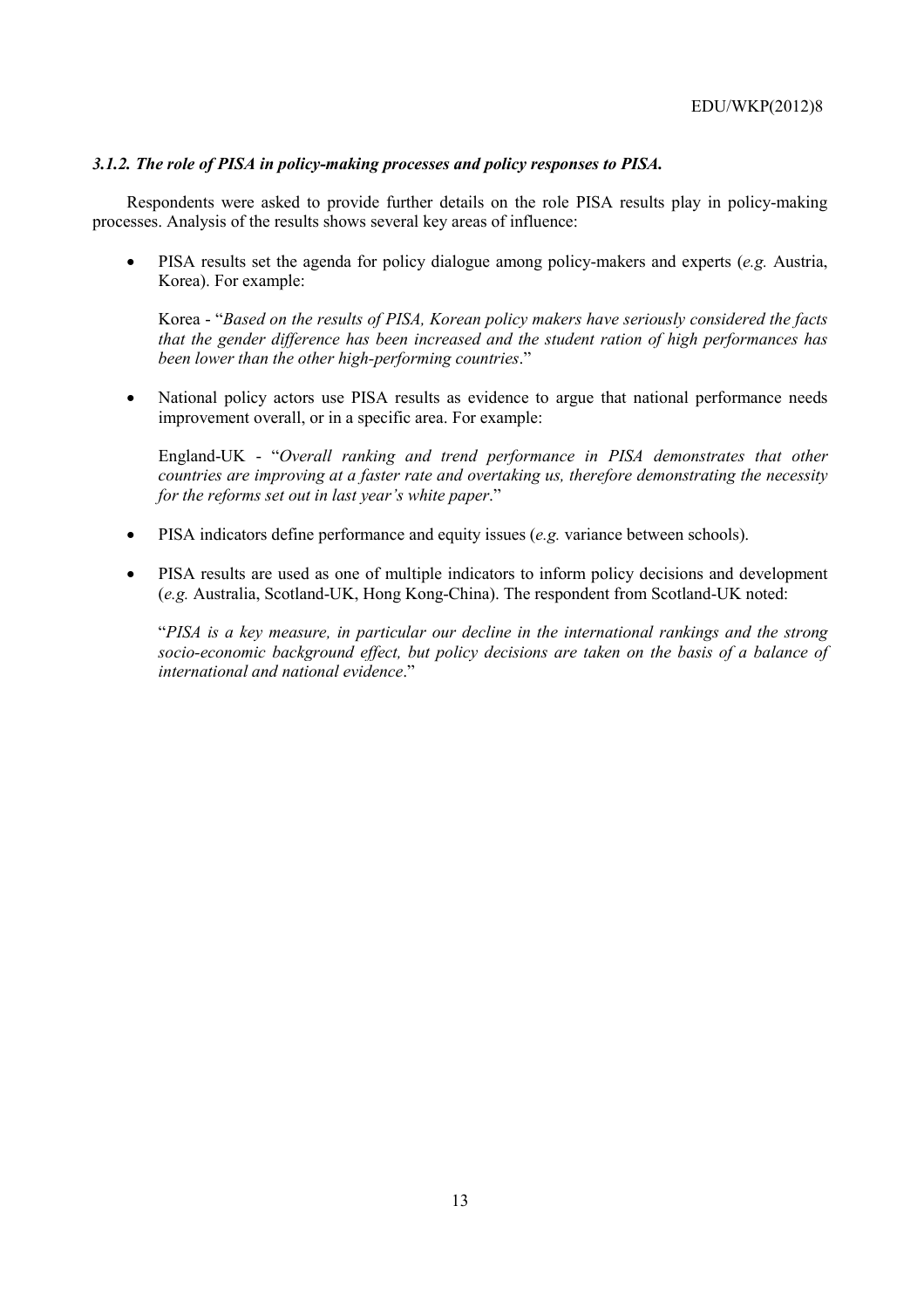# **Table 3.1.2.**

| <b>Country/Economy</b>         | <b>Breadth of</b><br>policy impact<br>index | <b>Informing</b><br>policy-making<br>process | <b>PISA 2009</b><br>reading | <b>PISA 2009</b><br>mathematics | <b>PISA 2009</b><br>science |
|--------------------------------|---------------------------------------------|----------------------------------------------|-----------------------------|---------------------------------|-----------------------------|
| Republic of Korea              | 14                                          | Very                                         | Above                       | Above                           | Above                       |
| Austria                        | 13                                          | Very                                         | Below                       | Average                         | <b>Below</b>                |
| Hungary                        | 13                                          | Very                                         | Average                     | Average                         | Average                     |
| Japan                          | 13                                          | Extremely                                    | Above                       | Above                           | Above                       |
| Israel                         | 13                                          | Very                                         | <b>Below</b>                | <b>Below</b>                    | <b>Below</b>                |
| Germany                        | 12                                          | Very                                         | Average                     | Above                           | Above                       |
| Sweden                         | 12                                          | Very                                         | Average                     | Average                         | <b>Below</b>                |
| Poland                         | 12                                          | Very                                         | Above                       | Average                         | Above                       |
| Ireland                        | 11                                          | Very                                         | Average                     | <b>Below</b>                    | Above                       |
| Latvia                         | 11                                          | Very                                         | Below                       | <b>Below</b>                    | <b>Below</b>                |
| England-UK                     | 11                                          | Extremely                                    | Average                     | Average                         | Above                       |
| Denmark                        | 10                                          | Extremely                                    | Average                     | Above                           | Average                     |
| Greece                         | $\overline{10}$                             | Very                                         | Below                       | <b>Below</b>                    | Below                       |
| Norway                         | 10                                          | Very                                         | Above                       | Average                         | Average                     |
| Slovak Republic                | $\overline{10}$                             | Very                                         | <b>Below</b>                | Average                         | <b>Below</b>                |
| Estonia                        | 9                                           | Very                                         | Above                       | Above                           | Above                       |
| Wales-UK                       | $\overline{9}$                              | Very                                         | Below                       | <b>Below</b>                    | Average                     |
| Chile                          | $\overline{8}$                              | Moderately                                   | <b>Below</b>                | Below                           | <b>Below</b>                |
| Luxembourg                     | 8                                           | Not very                                     | Below                       | <b>Below</b>                    | Below                       |
| Mexico                         | 8                                           | Very                                         | <b>Below</b>                | <b>Below</b>                    | <b>Below</b>                |
| Netherlands                    | 8                                           | Moderately                                   | Above                       | Above                           | Above                       |
| Turkey                         | 8                                           | Not Very                                     | <b>Below</b>                | <b>Below</b>                    | <b>Below</b>                |
| Finland                        | $\overline{7}$                              | Not Very                                     | Above                       | Above                           | Above                       |
| Hong Kong-China                | $\overline{7}$                              | Moderately                                   | Above                       | Above                           | Above                       |
| Scotland-UK                    | 7                                           | Moderately                                   | Above                       | Average                         | Above                       |
| Slovenia                       | 6                                           | Very                                         | Below                       | Above                           | Above                       |
| Spain                          | 6                                           | Moderately                                   | <b>Below</b>                | <b>Below</b>                    | <b>Below</b>                |
| <b>USA</b>                     | $\,6$                                       | Moderately                                   | Average                     | Below                           | Average                     |
| Belgium (Flemish<br>Community) | $\overline{5}$                              | Don't Know                                   | Above <sup>^</sup>          | Above <sup>^</sup>              | Above <sup>^</sup>          |
| Singapore                      | 5                                           | Moderately                                   | Above                       | Above                           | Above                       |
| Belgium (French<br>Community)  | 4                                           | Very                                         | Above <sup>^</sup>          | Above <sup>^</sup>              | Above <sup>^</sup>          |
| Indonesia                      | $\overline{\mathbf{4}}$                     | Not very                                     | Below                       | Below                           | Below                       |
| Italy                          | $\overline{4}$                              | Moderately                                   | Below                       | Below                           | <b>Below</b>                |
| Portugal                       | $\overline{\mathbf{4}}$                     | Moderately                                   | Average                     | Below                           | Below                       |
| Canada                         | 3                                           | Moderately                                   | Above                       | Above                           | Above                       |
| France                         | 1                                           | Not very                                     | Average                     | Average                         | Average                     |
| Australia                      | 0                                           | Moderately                                   | Above                       | Above                           | Above                       |
|                                |                                             |                                              |                             |                                 |                             |

^ Is the overall Belgium national performance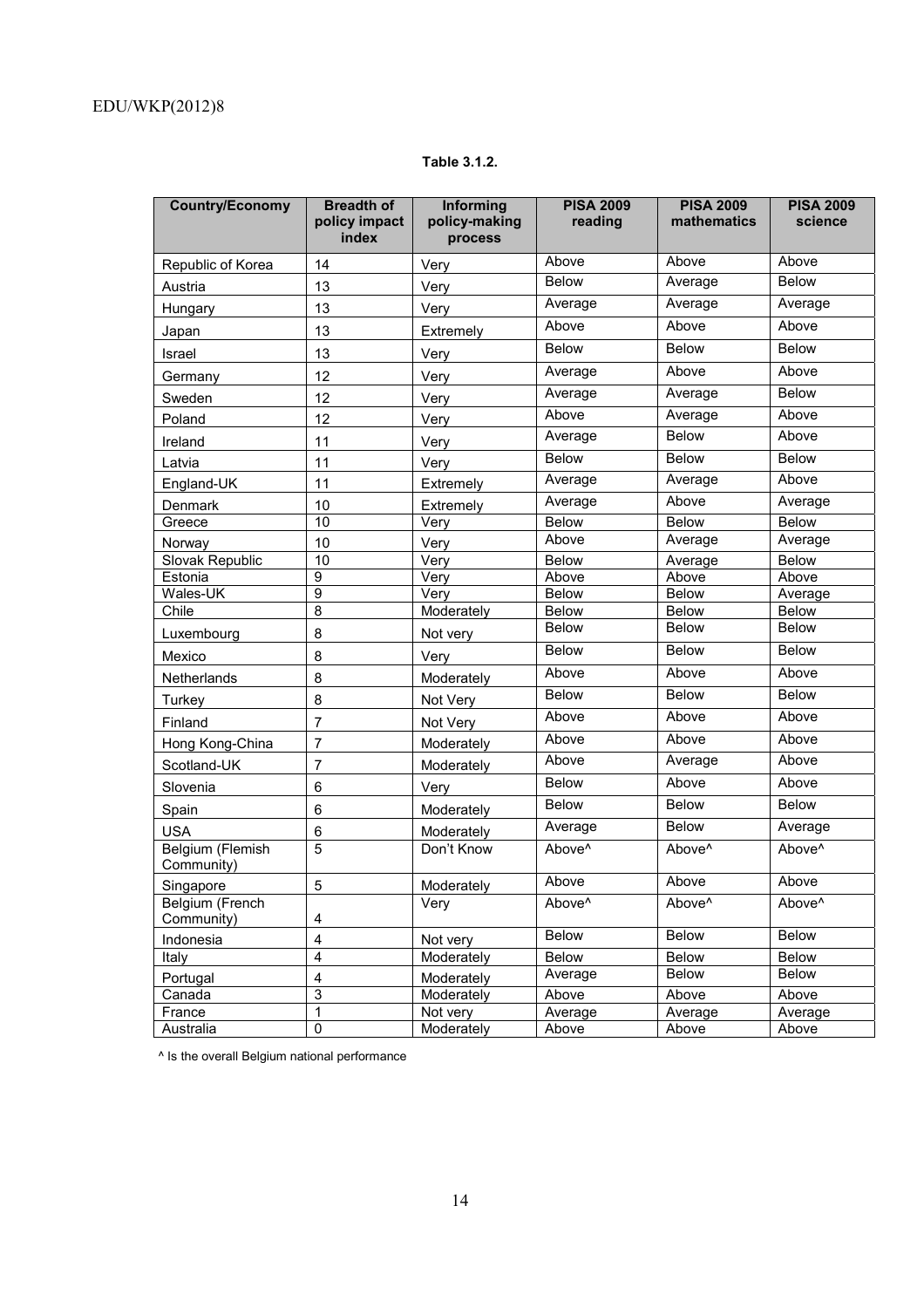• PISA results are used as an external trigger for large-scale public debate on education and relatively rapid policy dialogue and policy change (*e.g.* Germany and Denmark). For example, the respondent from Germany stated:

"*The PISA-2000 results were rather disappointing and had a high impact on educational policy. People often refer to this as some sort of beneficial PISA shock … The German States started many programmes and projects at the regional/local level as well as at the federal level to approach the problems that PISA had revealed*."

Respondents were also asked to provide details of the nature of the changes to policy or practice and explain how PISA results were connected to these changes. An analysis of the open responses revealed a broad range of policies and initiatives, including:

- Formation, expansion and improvements to national/federal assessment and evaluation systems (further examined in Section 3.3);
- Revision of curriculum standards, often to include and emphasise PISA-like competencies (*e.g.* Ireland, Germany, Greece and Norway) (further examined in Section 3.4);
- Setting and monitoring performance targets and indicators (further examined in Section 3.5);
- Strategies aimed at specifically improving reading/literacy performance (*e.g.* Japan and Ireland);
- Promoting equity through school financing (*e.g.* Austria, Belgium [Flemish] and Hungary);
- Postponing student tracking decisions (*e.g.* Belgium [French Community]);
- Strategies to monitor and improve the proportion of poor or top PISA performers (*e.g.* Korea and European Union);
- Strategies and discussions on how to improve student engagement and attitudes (*e.g.* Austria, Japan and Korea);
- Promoting competency-based teaching and learning (*e.g.* Hungary); and

 $\overline{a}$ 

• Additional resources for infrastructure development for natural sciences (*e.g.* Latvia).

# **3.2. Use of PISA policy findings in national/federal education debate and policy-making**

PISA produces policy findings through both a quantitative analysis of the policy factors associated with high performance and equity across systems,<sup>5</sup> and through further case-study analysis of the reforms and policies implemented in high-performing or improving PISA countries.<sup>6</sup>

<sup>5 .</sup> Reported in both the PISA Initial Report for each survey round and through additional thematic reports.

<sup>6 .</sup> For example, the recent publication, *Strong Performers and Successful Reformers: Lessons from PISA for the United States* (2010b).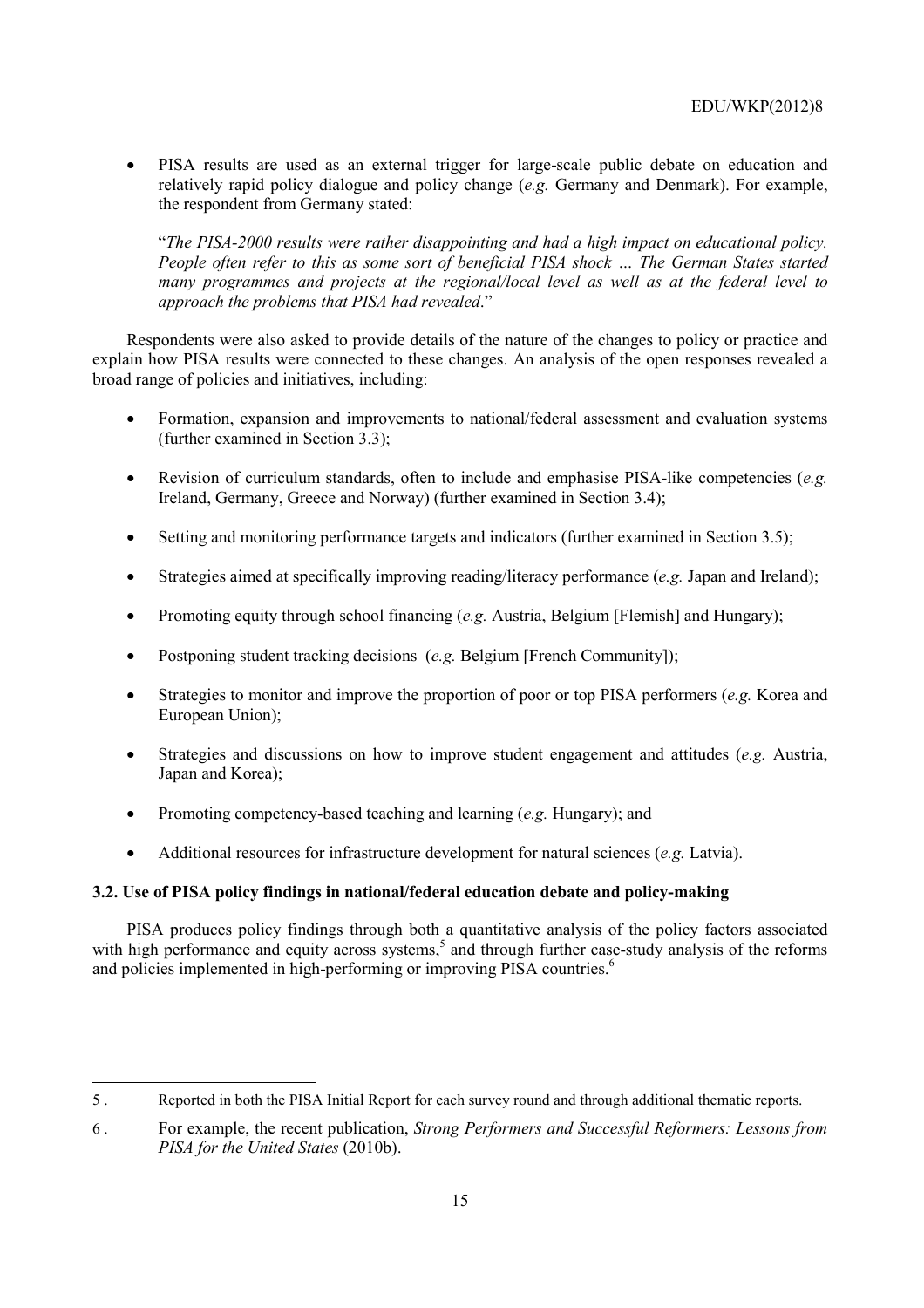# *3.2.1. Influence of PISA policy findings*

PISA aims to draw policy lessons and implications for the factors that are associated with high performance and equity. Respondents were asked to rate whether or not six areas of PISA policy analysis<sup>7</sup> have been influential in national policy-making processes. Response options were 'Yes' and 'No'. As shown in Table 3.2, 'Assessment and accountability' policy findings have had the broadest influence, with respondents from 29 countries/economies judging that this finding had been influential in national policymaking processes. This finding is well supported by the reported changes to national/federal assessment policies and practices outlined in Section 3.2. Between 11 and 13 respondents rated that the five other major policy areas had been influential in their country/economy. Some respondents emphasised that PISA policy findings had confirmed the countries'/economies' previously determined policy direction rather than contributing to new policy decisions (*e.g.* Sweden and Singapore).

#### **Table 3.2**

Question 20. Which areas of PISA policy analysis have been influential in national policy-making processes?

| <b>Policy areas</b>                                    | 'Yes' |
|--------------------------------------------------------|-------|
| a. Assessment and accountability                       | 29    |
| b. Learning environment                                | 13    |
| c. Early childhood education                           | 13    |
| d. Resource invested and allocation                    | 12    |
| e. Student selection and tracking                      | 11    |
| f. Governance (e.g. autonomy, choice, private/public). | 11    |

One policy implication of interest is selection and tracking. Whilst these processes are not relevant to all education systems, PISA findings have played an influential role in policy discussions on this issue in 11 countries/economies. Of particular interest among these countries is the group of European countries that has a history of selection and tracking. These include Austria, Belgium, Denmark, Germany, Hungary, Luxembourg, Poland and the Slovak Republic. The respondent from Chile also noted that PISA findings related to selection and tracking have been cited during discussions of that country's General Education Law.

#### *3.2.2. Reference to and learning from high-performing PISA countries/economies*

Respondents from 24 countries/economies judged that the policies of, or references to, highperforming or successfully reforming PISA systems have been influential in policy-making processes. Some respondents identified a more general influence of PISA high-performing systems on policy:

Scotland-UK - "*In general the practices of high-performing countries are part of the evidence based used in developing policies. No Individual country of country's policies has been specifically influential*."

Australia - "*Australia is strongly interested in PISA-identified high performing and successfully reforming systems, and considers these results when formulating educational policy. However,* 

<sup>7 .</sup> These policy areas were derived from the key sub-sections of the PISA 2009 initial report, Volume IV (OECD, 2010c).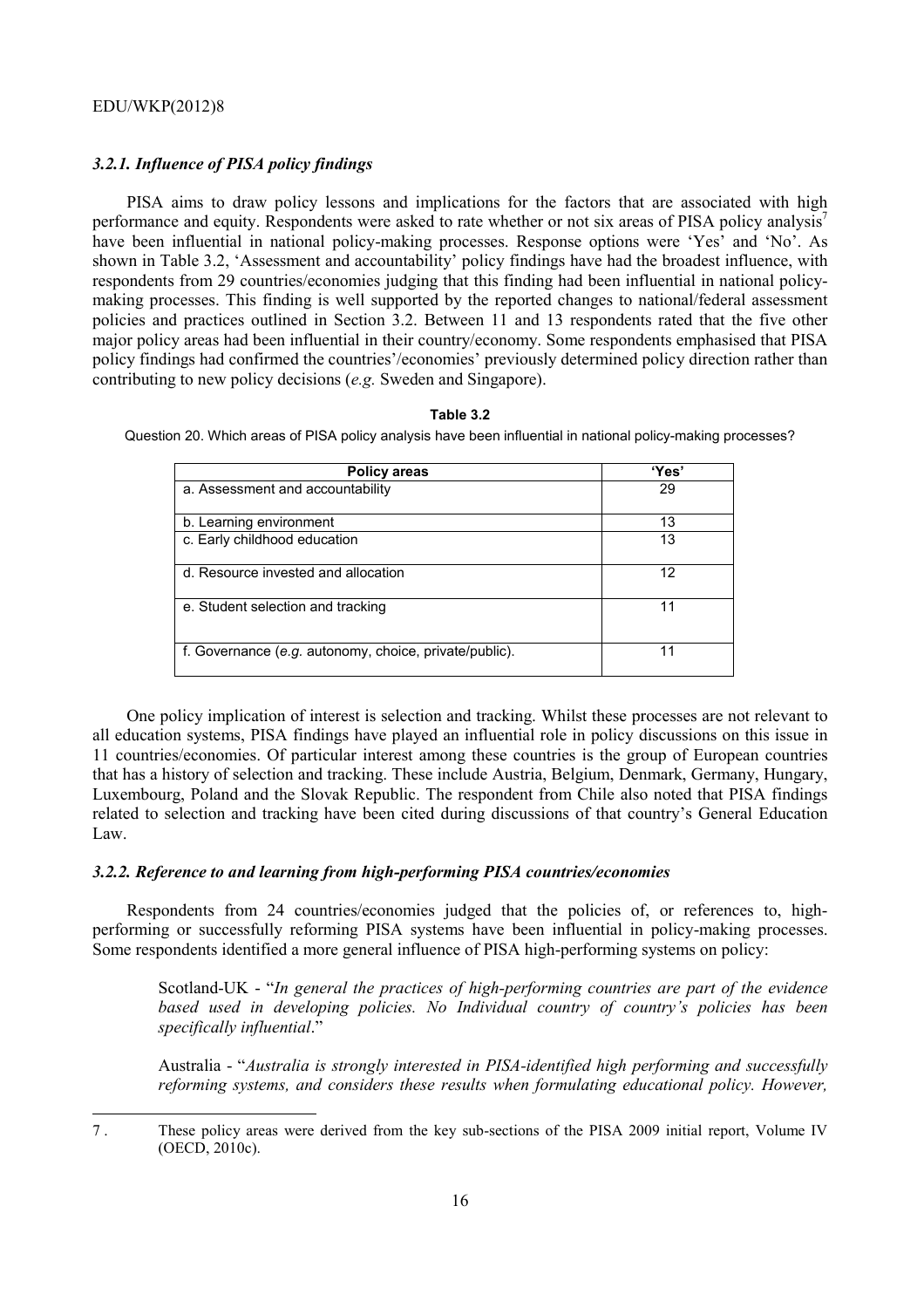*Australia recognises that it is not always possible or desirable to introduce specific policies from other countries, as the country-specific context must be taken into account*."

The systems of Finland, Korea, Shanghai-China, Singapore, Canada, Australia and New Zealand were frequently cited as being influential in policy-making processes. Many respondents noted the influence of more than one system. For example, the respondent from Chile wrote:

"*The experiences from several countries have been considered when developing different educational policies. For example, Finland is quoted in regard to equity, high performance, teacher training and absence of a high stake assessment system. The United Kingdom was reviewed for curriculum, institutional organization and, recently, for assessment consequences. And some US states …. Massachusetts for assessment and accountability. Other countries considered as well are Australia, Korea, New Zealand and Spain*."

Finland was the most commonly listed influential country/economy. Respondents from Denmark, Norway and Sweden noted a broad interest in Finnish policies as they seek to understand the performance differences between their Scandinavian systems. For example:

Sweden - "*In Sweden, much attention has been given to Finland and the Finnish success in PISA, given the many common elements of our education systems. Factors of relevance are the teacher education, support of individual students, special education, early intervention when students need extra resources, among others*."

A diverse group of 11 additional countries/economies also emphasised the influence of Finland. This group consists of the French and Flemish Communities of Belgium, Chile, Greece, Japan, Latvia, Poland, Singapore, the Slovak Republic, Slovenia, and Spain. Open-responses made clear that a number of countries/economies had a particular interest in the Finnish approach to teacher recruitment, training and early intervention for student support. For example:

- Spain "Finnish ways to select the best candidates to become teachers … initial teaching training policies are currently used to inner discussions about our own initial teaching training system."
- Greece "Finnish education system has influenced the policy debate about how the quality of the Greek education system might further improve. Moreover, it has also informed policy-making processes concerning educational reform in Greece. Precisely, Finnish curricula have provided useful inputs (especially regarding PISA-like competencies) in the Greek curricula revision processes."
- Slovak Republic "Finland is the most inspiring system for our educational policy, mostly in the spheres of teacher appraisal, the position of teachers in society, school financing, autonomy of schools and freedom of creation of curricula."

For some countries/economies, their PISA peers of interest were high-performers that achieved particularly well in a specific area. The respondent from the French Community of Belgium cited the progress among Polish students. The respondent from Korea noted that:

*"Although Korea has showed strong performance in PISA reading, the reading policy and curriculum of the countries/economies which indicate the higher percentage of top-level students, such as New Zealand and Australia, are considered to be further investigated".* 

The respondent from Singapore stated that the: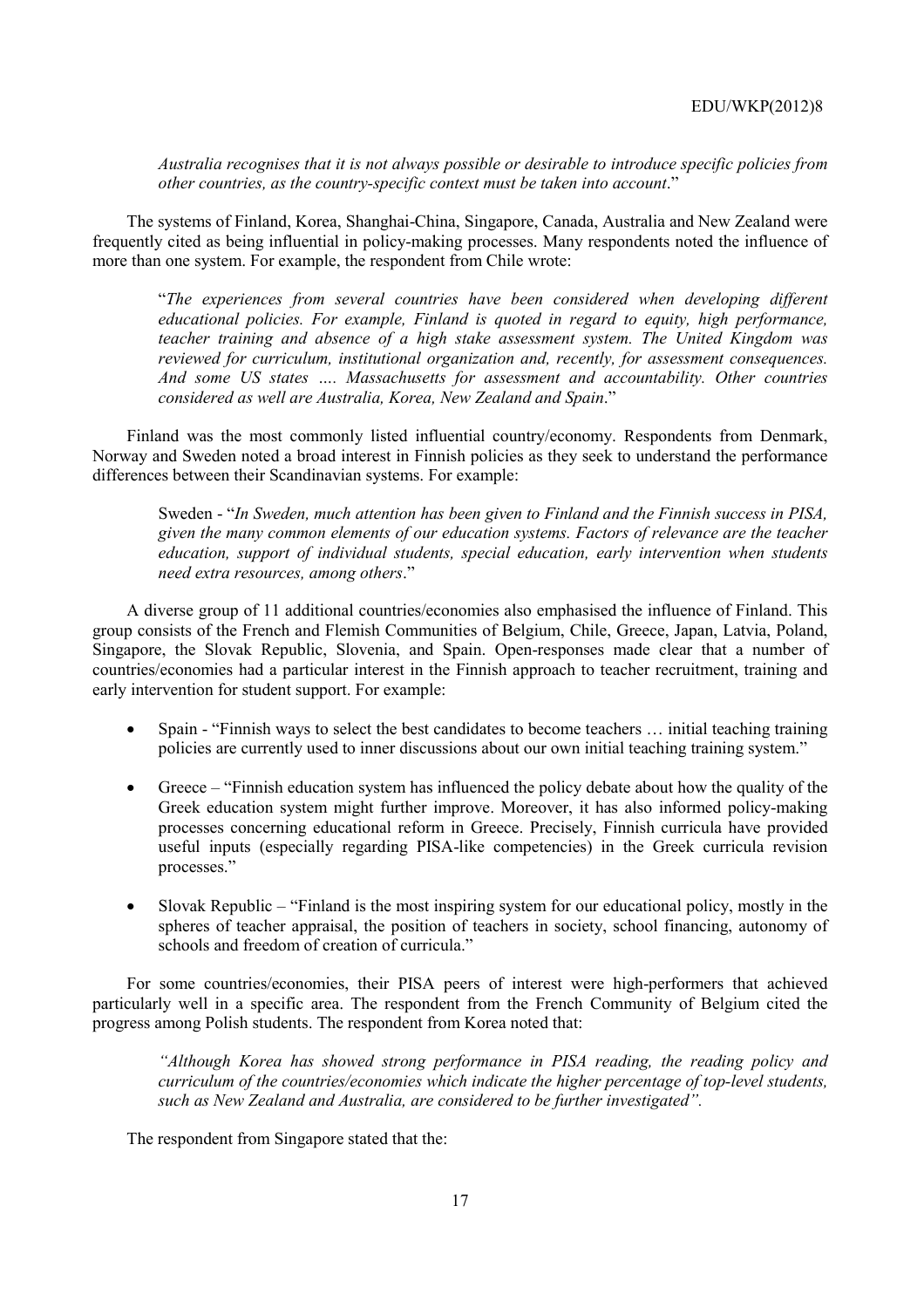*"examples of Finland and Shanghai in supporting weak performers or weak schools are instructive as we review our own strategies."*

#### **3.3. The role of PISA in national/federal assessment and evaluation policies and practices**

Respondents were asked to rate the extent to which policy-makers in their country/economy see PISA performance as an important indicator of the effectiveness of the school system. As illustrated in Figure 3.3, only Israel and England-UK rated PISA as 'extremely' important in this regard. Respondents from 24 countries/economies rated PISA as 'very' important and nine respondents rated PISA as 'moderately' important. Turkey and the partner country Indonesia rated PISA as 'not very' important as an indicator of the effectiveness of the school system.



| Figure 3.3. |  |
|-------------|--|
|-------------|--|

*Q7. To what extent is PISA performance seen by policy-makers in your country as an important indicator of the effectiveness of the school system?* 

An analysis of the responses to open-ended questions on this subject highlights six key ways the PISA instrument had been used:

- 1. Provided a system evaluation for countries/economies that did not previously carry out national/federal assessments;
- 2. Led to the formation, or increased the scope, of a national/federal assessment system;
- 3. Complemented national data and validated national results against an international benchmark;
- 4. Used to conduct within-country/economy monitoring of sub-national regions or student groups;
- 5. Used as a best-practice 'model' or 'guide' for the formation and adaption of national/federal assessment policies and practices; and
- 6. Used to evaluate the effectiveness of educational reforms.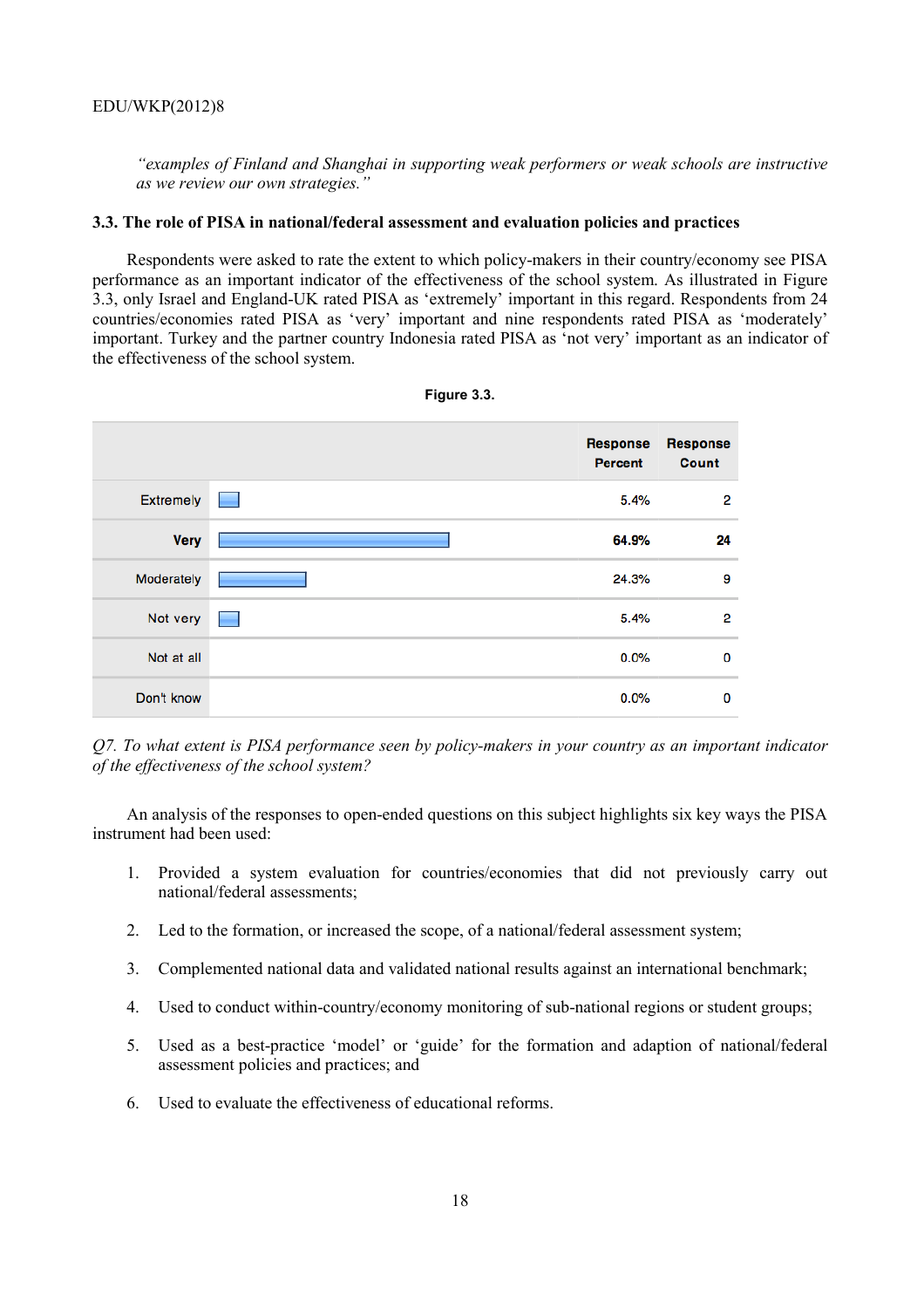# *3.3.1. Provided a system evaluation for countries/economies that did not previously carry out national/federal assessments*

Large–scale national assessments other than PISA were in operation in all countries/economies except for Greece, Latvia and Poland*.* For these countries/economies, PISA provided an important tool for evaluating the system. The respondent from Greece explained:

*"PISA has provided policy-makers with useful information and tools to improve the quality and efficiency of the existing education system in Greece. More specifically, PISA results were used as a basis both for detecting systemic weaknesses of our existing education system and informing the revision of compulsory education curricula."* 

## *3.3.2. Led to the formation, or increased the scope, of a national/federal assessment system*

Respondents from 24 countries/economies indicated that PISA had influenced the development of new elements of a national/federal assessment strategy (*e.g.* the formation of new national assessments or adaptation of existing assessments)*.* Respondents were also asked to provide details of these changes and judge the extent to which these changes had been a direct consequence of the country's/economy's engagement with PISA.

In many countries/economies, including Austria, Germany, Hungary, Ireland, Japan, Luxembourg, Norway, Poland and the Slovak Republic, PISA was judged to have played a significant role in highlighting the need to initiate further national/federal assessments in order to strengthen the evaluation and monitoring of student learning outcomes. Examples of country/economy responses include:

- Slovak Republic -"*Under the influence of PISA, we implemented new national measurements of reading and mathematics, as a direct consequence of poor results of our country in PISA 2003 and 2006 cycles."*
- Japan *"It had been decided to introduce a national assessment of student performance after the release of the PISA 2003 results in 2004, and actually implemented since 2007. PISA-type assessment items are being used in the national assessment."*
- Ireland "PISA has helped to identify the need to better assess the learning outcomes of students at second level. However, the assessment instruments, to be implemented nationally in 2012 in a systematic manner, are standardised tests and as such are not directly influenced by PISA. However, the monitoring and evaluating function of such tests is."

In other countries/economies, involvement in PISA was judged to have led to increasing the scope of national assessments across subjects or years (*e.g.* Korea and Sweden). The respondent from Sweden noted:

*"There has been an increase in the number of subjects tested within the national assessment system. It is likely that the Swedish PISA results in science contributed to the introduction of national tests in biology, chemistry and physics for 12- and 15-year-olds as well as the development of diagnostic material in science for the earlier years in compulsory school. The introduction of national tests in mathematics in grade 3 (9-year-olds) is also partly another result of Sweden's PISA engagement."*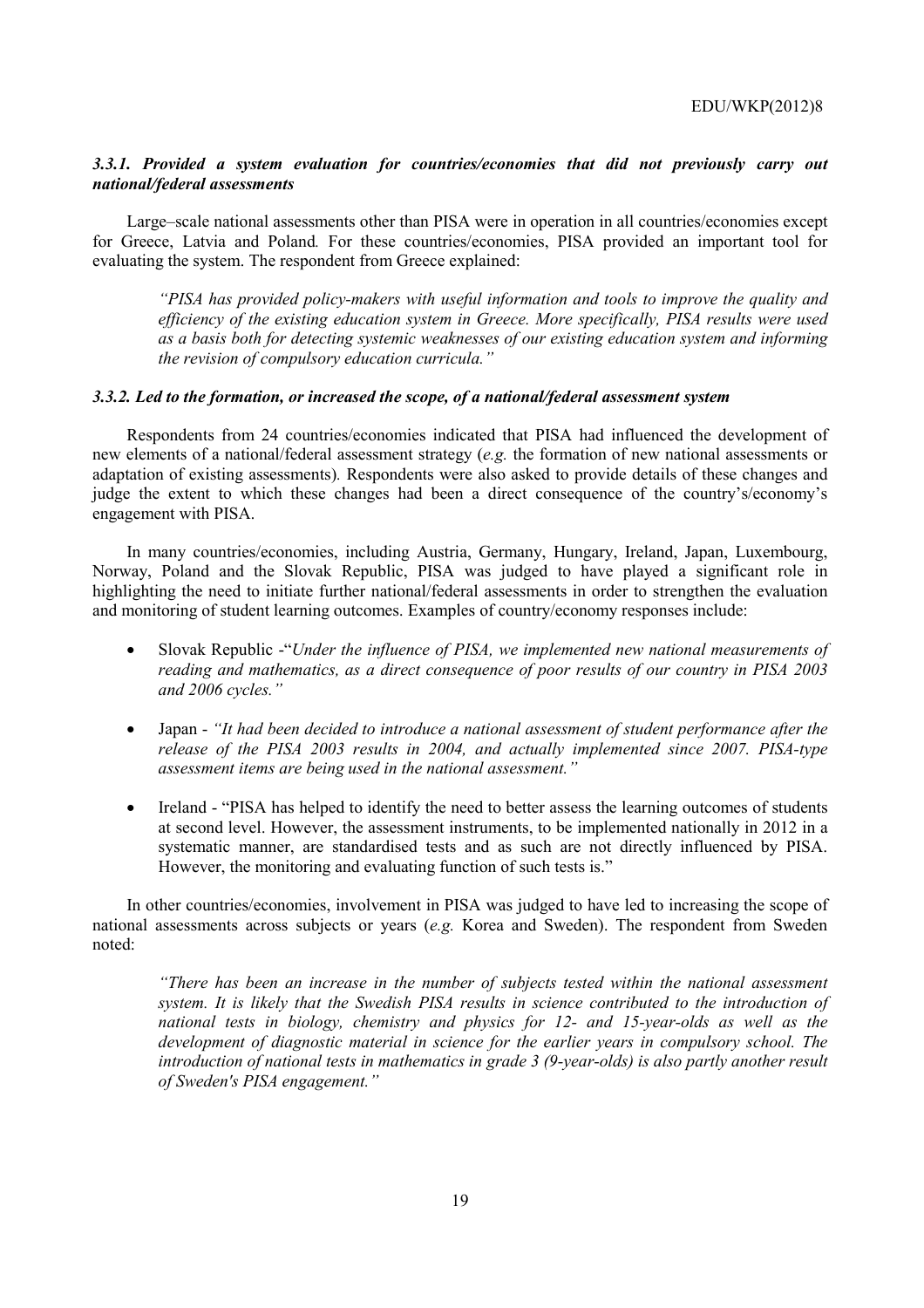#### *3.3.3. Complemented national data and validated national results against an international benchmark*

Respondents from some countries/economies emphasised that PISA results complement national data derived from national/federal assessments. For a group of high-performing countries/economies PISA analysis is used to compare and validate data from their own national and sub-national assessments, even though national data remained more influential in system evaluations. Respondents emphasised that the PISA assessment of competencies complemented national assessments, which often focused on testing knowledge outlined in national/state curricula. PISA also allowed policy-makers to assess important disaggregated results, such as low and high achievers, the impact of socio-economic and immigrant background, and attitudes towards learning. Examples of country/economy responses included:

Canada - *"PISA is used by Canadian provinces as a complementary indicator to monitor overall system performance as well as tracking results over time for specific subpopulations. It is also used to monitor the change in key variables associated with learning (e.g. reading enjoyment)."*

Hong Kong-China – "*The functional approach of measuring application of knowledge to daily life is consistent with the national assessment in Chinese, English and Mathematics."*

Singapore - *"PISA data complements national assessment data to inform us about the effectiveness of the education system. This includes information about top and low performers; and the different types of schools."*

Spain - *"PISA is currently used as a means of comparing and contrasting our data generated by national and regional assessment studies. PISA is an important referent."*

Some countries/economies indicated that policy-makers have sought to more effectively accommodate and integrate PISA within their overall assessment strategy. Changes cited included taking into account the timing of PISA when planning the subjects/domains to be assessed by other national programmes (*e.g.* Belgium [Flemish]), and seeking to minimise the burden of testing on both schools and assessment authorities (Finland). The respondent for Canada noted:

*"The national assessment program was redesigned in 2007 to better complement PISA in terms of schedule, target population and subject areas covered."* 

Respondents were asked if existing national or sub-national assessments had been 'linked' to PISA by, for example, including PISA items in national or sub-national assessments*.* Respondents in eight countries/economies indicated that some form of linking had occurred. Analysis of the open responses revealed a variety of linkages: comparing the performance of the same cohort of students on a national assessment and PISA without statistical linkage (*e.g.* Slovenia); inclusion of some PISA items or PISA-like items in national assessments (*e.g.* Austria); and incorporating PISA international benchmarks within their current national or sub-national assessments (*e.g.* Canada). Examples included:

- Canada "*Validation of provincial performance levels in British Columbia and Ontario.8*
- Chile *"We administered our previous year national assessment to the PISA ninth grade PISA 2009 sample. In 2006 we took the grade option and it coincided with our national assessment. This was done with the idea of linking national and PISA results, which is part of our future plans."*

<sup>8 .</sup> See - *Linking provincial student assessments with national and international assessments,* http://dsp-psd.pwgsc.gc.ca/Collection/Statcan/81-595-MIE/81-595-MIE2003005.pdf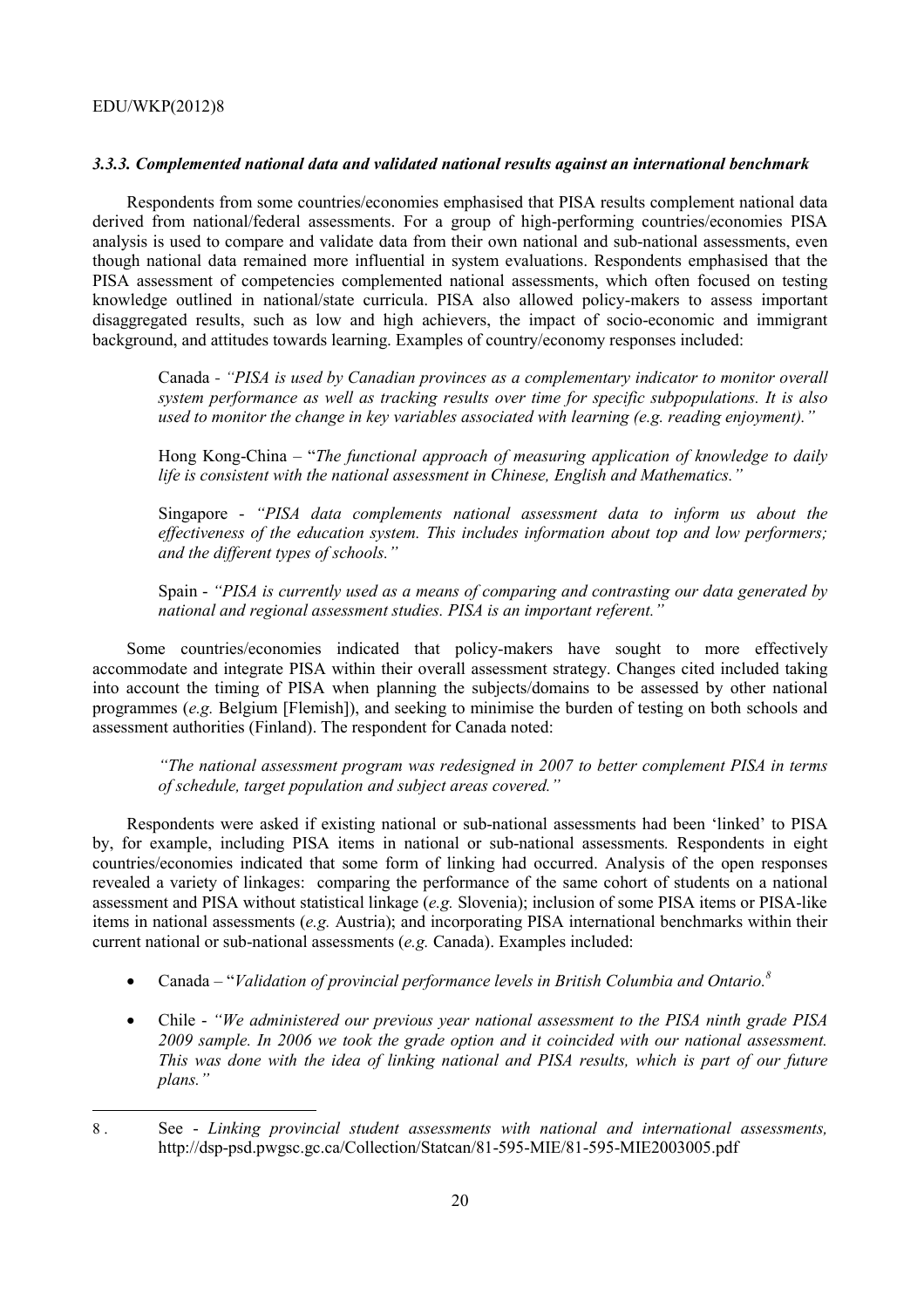- Mexico *"We linked PISA 2006 results with ENLACE (Ministry of Education national assessment) in 2008."*
- USA *"Three states have embedded PISA items in their state assessments to help with setting proficiency levels in their state assessments."*

# *3.3.4. Used to conduct within-country/-economy monitoring of sub-national regions or specific student groups*

Respondents from 14 countries/economies (Australia, Belgium [Flemish Community], Canada, Denmark, Estonia, Finland, Israel, Italy, Mexico, Poland, Slovenia, Spain, Singapore and the United Kingdom) indicated that PISA was used by national actors to monitor the performance of sub-national regions (*e.g.* states, provinces) or specific student groups. To do so, countries/economies must often choose to test a larger student sample that is stratified by region or particular student groups.

The analysis revealed that PISA is used as a monitoring policy tool in a group of large federal systems where education is mostly controlled at the state/provincial level. These countries include Australia, Canada, Germany and Mexico. Australia reports on the PISA performance of six states and two territories annually in the Report on Government Services. Since 2003, Mexico has over-sampled in order to obtain a representative sample of each of the 32 federal entities (also attempted to gain a better distribution between secondary/lower secondary and between urban/ rural populations). Other examples included:

- Canada *"Since education is the exclusive responsibility of provinces and territories in Canada, each province monitors PISA results very closely to validate their own provincial data and other national level results."*
- Germany *"PISA was used to monitor the performance of the 16 federal Lander in 2000, 2003 and 2006. Since the initial of a national assessment in 2009, PISA has no longer been used for this level of monitoring."*

Drawing on both the results of the questionnaire and PISA sampling information in the PISA 2009 initial report (OECD, 2010), it is clear that student samples are also stratified at the regional level in Spain (15 regions, adjudicated), Italy (21 regions, non-adjudicated), and the United Kingdom into Scotland (adjudicated), England, Northern Ireland and Wales (non-adjudicated). Yet the extent to which these regional results are used for monitoring is beyond the scope of this study. The respondent from Finland noted that student results were monitored at the regional level, and in PISA 2009 two regions out of nine in Austria participated, but this is not set to continue for PISA 2012. In Denmark, additional instances of PISA testing have been used to monitor sub-national groups and students:

*"PISA is used for extra testing of bilingual students and one Danish municipality has used PISA 3 times for testing all of the students in the municipality (9th grade)."* 

In Poland, PISA has been used to assess older cohorts (16- and 17-year-olds).

Analysis of the open responses found that monitoring of performance by student language group has been conducted in Finland (Finnish-speaking and Swedish-speaking) and Israel (Hebrew- and Arabicspeaking). Sweden over-sampled students with a foreign background in PISA 2000 and PISA 2003 in order to further analyse this sub-group. Yet this was not continued for PISA 2006 and PISA 2009.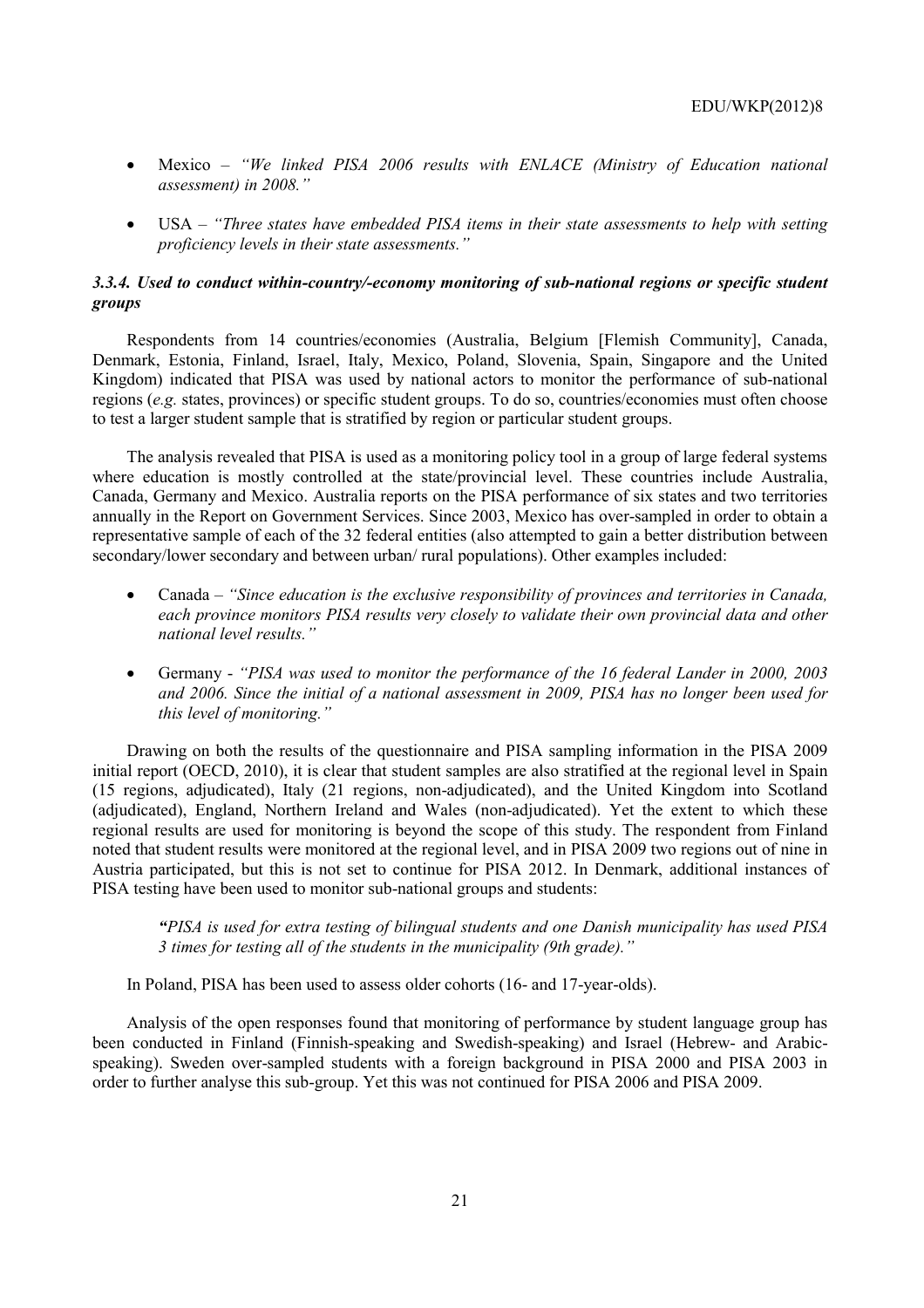## EDU/WKP(2012)8

# *3.3.5. Used as a best-practice 'model' or 'guide' for the formation and adaptation of national/federal assessment practices*

Open-ended responses from respondents highlighted that PISA has been used as a best-practice 'model' or 'guide' for the design of new national assessments and adaptations to existing assessments. Examples included:

- Hungary *"The Hungarian Assessment of Basic Competencies is not linked to PISA by anchor items, so not exactly the same scale is used, but the framework of the national assessment system is based on the model of PISA." "PISA has a great impact on the design and the framework of the Hungarian Assessment of Basic Competencies. Data analysis and reporting is also similar to the methods established by PISA."*
- Korea *"Test developers and subject area experts are trying to benchmark and reflect the item type, assessment frameworks, as well as the content of PISA assessment to some extent."*
- Slovak Republic "Our national measurements at the level of primary schools (testing of ninth*grade students) have been influenced by PISA evaluation framework in following spheres structure of tests, cognitive levels, assessment of questions etc. The reason of this linking is that our national measurements should evaluate skills that are essential for everyday life and lifelong learning in the similar meaning as PISA has."*
- Italy *"The frameworks used as a basis for national assessments are specifically modelled on PISA and other international survey frameworks."*

Respondents from France and Chile emphasised the role of PISA in guiding technical and methodological changes to the way national assessment are conducted:

- France *"Since 2003, national assessments on large samples use the methodology of PISA to establish competences scales. It's a direct consequence of France's engagement with PISA."*
- Chile *"… improving procedure, manuals, item construction, statistical analysis and keeping records."*

In some high-performing countries/economies, the national assessment goals and practices were judged by respondents to be already consistent with the PISA instrument. Consequently, the model of PISA provides a departure point for dialogue, validation and innovation in national assessments. For example, Singapore:

*"Since the late 1990s, Singapore has been making changes to the item types in our national exams to test for higher-order thinking. PISA items have provided us with good ideas as we consider how to assess the learning outcomes that are valued in the Singapore education system."…"How PISA implements computer-based assessments informs our own efforts in computer-delivered assessments in our national examinations."* 

#### *3.3.6. Used to evaluate the effectiveness of educational reforms*

Respondents from 10 countries/economies indicated that PISA was used to monitor or evaluate the effectiveness of specific or large-scale policy reforms. Examples included: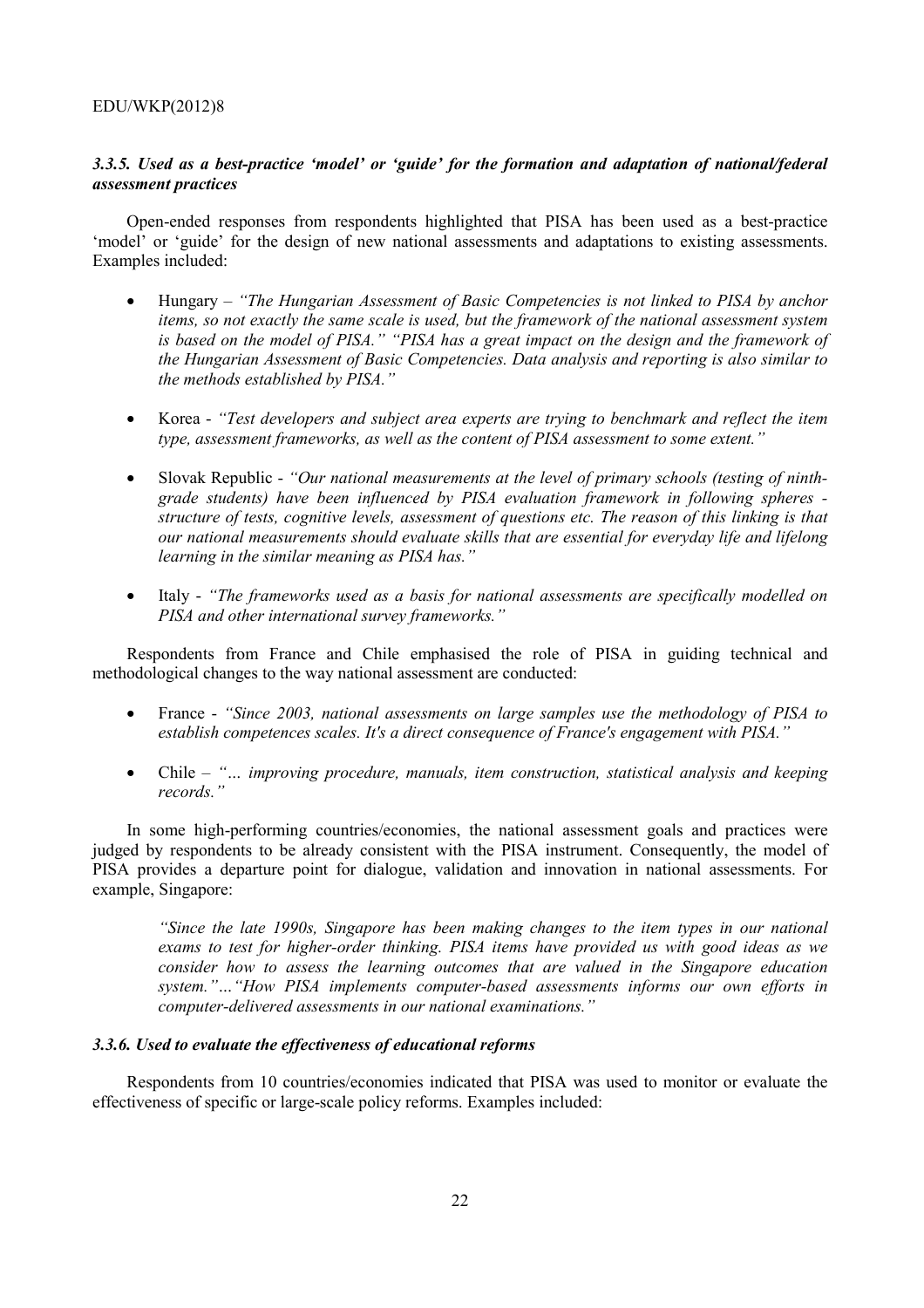- Hong Kong-China *"English as medium of Instruction Policy, Parental Involvement Policy and Educational Decentralisation Policy."*
- Poland *"PISA is important in monitoring the massive educational reform which started in September 1999 on ISCED 1 and 2 level" and in 2001 for ISCED 3 level.*
- Singapore *"Along with other studies, PISA is used to provide an indication of the effectiveness of our initiatives to promote critical and inventive thinking; help under-achievers; and maximise the potential of students."*

Other respondents indicated that PISA would be used as an indicator of the effectiveness of recent or soon-to-be-enacted reforms. For example, for Ireland, there is an expectation that later rounds of PISA will "*be used to evaluate the effectiveness of the recent national literacy and numeracy strategy and curricular reforms*." Similarly, the respondent for Austria indicated that PISA 2012 would be used to evaluate the effectiveness of reforms initiated after 2007, which could not be reasonably be assessed by PISA 2009 due to the time lag of reform effects. Other relevant country/economy examples included:

- England-UK *–"PISA 2009 performance will be an informal baseline from which to measure the success of reforms currently being put in place."*
- Israel *"PISA will serve as one indicator for the effectiveness of a program set to boost scholastic achievement in middle schools."*
- Mexico *"An improvement in PISA results will be one of the indicators considered for the assessment of the Education Sector Programme (PROSEDU) 2007-2012 Objective 1. The results of PISA 2009 and an instrument PISA-type were used on the evaluation of ISCED reform."*

#### **3.4. Setting and revising curriculum standards**

Respondents were asked to rate the perceived level of alignment between PISA competencies and the goals of the education system as set by the government. Respondents from 19 countries/economies judged the two to be 'very' aligned and a further 15 judged them to be 'moderately' aligned. The respondent from Japan noted the two were 'extremely' aligned, whilst the respondents from Greece and Luxembourg determined that PISA competencies and the goals of their education systems were 'not very' aligned.

Respondents were asked whether national or sub-national curriculum standards have been created or adjusted with reference to PISA or PISA-like competencies. Questionnaire respondents from 16 countries/economies judged that national or sub-national curriculum standards had been created or adjusted (a 'yes' response). Respondents were also asked to provide details of the nature of these standards, and make a judgment as to the extent to which these changes were a direct consequence of the country's engagement with PISA (Question 4). Analysis of the open-ended responses highlighted the following four roles and uses of PISA in setting standards and revising curricula:

- *i. Curriculum standards and goals already aligned with PISA competencies, so no pressure for change exists (Australia, Canada, Singapore, Sweden and Hong Kong-China).*
- *ii. Policy-makers and experts have assessed PISA frameworks among other international and national examples in discussing and revising curricula and standards.* 
	- − Ireland "*National comparisons of curricula with the PISA frameworks and assessment have fed into the overall influence of the PISA results*."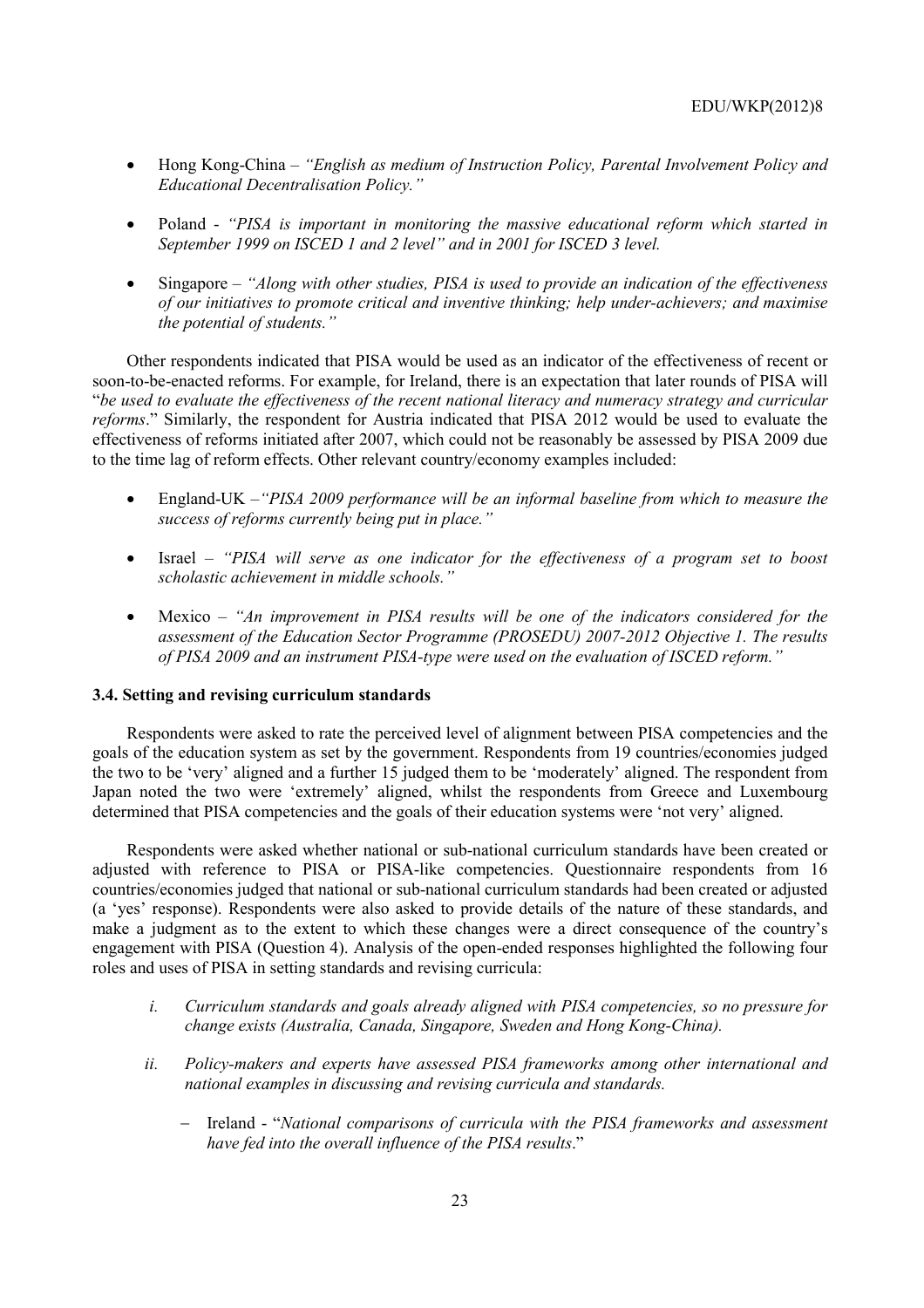- − USA "*PISA has been assessed, along with other frameworks, in the formation of the new Common Core Standards*."
- − Slovenia -"*Indirect influence of PISA assessment and PISA-like competencies in the setting and interpretation of national curriculum standards*."
- − Hong Kong-China "*PISA framework has been widely discussed by the curriculum experts of the government*."
- *iii. Revision of curriculum standards, with an explicit attempt to align with PISA frameworks or include PISA-like competencies.*

For example, curriculum developers/reviewers have tried to reflect PISA competencies in national curricula in Korea (*e.g.* revision of science curriculum standards) and Mexico (lower secondary level). Other examples included:

- − Chile "*PISA's reading framework had a great impact in curriculum reform and in the content and performance standards*."9
- − Japan "*After the release of the PISA 2003 results in 2004, it was decided to revise the national curriculum (courses of study) to incorporate the fostering of PISA-like competencies and to improve the student academic performance*."
- − Slovak Republic "*Key competencies in reading, mathematics and science characterised in detail by PISA were implemented into national curriculum standards in the Slovak Republic. These competencies did not have a tradition in our previous educational system*."
- − Spain "*The LOE (Organic Law of Education, 2/2006, 3rd May) acknowledges basic or key competencies as a fourth element of the curriculum (objectives, content, evaluation criteria and competencies). The influence of PISA literacies on this innovation cannot be denied*."
- − Norway "*In the latest curricular reform in Norway The Knowledge Promotion, LK2006 - basic skills in reading and mathematics are included in all subject curricula*."

Responses from Greece and Luxembourg, the two countries/economies that rated the least alignment between PISA competencies and the current goals of the education system, indicated movement towards reforms that will include PISA competencies within national curriculum standards. The respondents noted:

- − Greece "*Greek students' low achievement in the PISA survey have inspired revisions in existing compulsory education curricula. More specifically, the design of these new curricula has been informed by PISA-like competencies (*i.e. *skills and knowledge, motivation and attitudes that are relevant for life)."*
- − Luxembourg "*New school reforms are now being reflected upon for implementation in 2013. These include definition of achievement standards, new/adapted methods of teaching, learning and assessment that emphasise on the measuring how students are able to use what is learnt in real-life situations*."

<sup>9 .</sup> For further details, see *PISA 2009 Initial Report,* Vol V, *Box F: Chile, p 85.*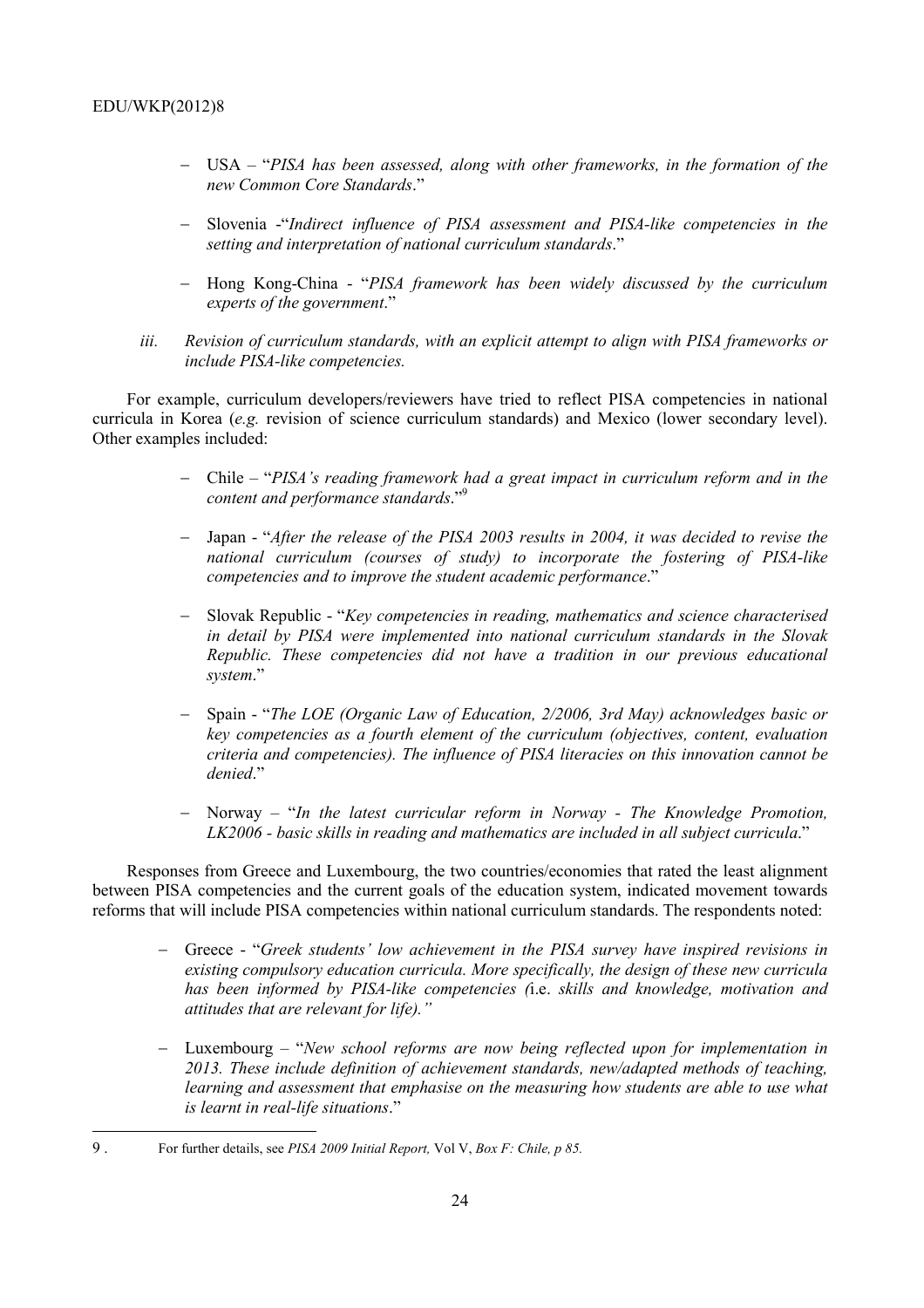### *iv. Setting national proficiency standards for PISA.*

In Australia and Canada, the national proficiency standards for students in PISA have been set at level 3 on the international scales.

#### **3.5. Setting and monitoring performance targets and indicators**

PISA-based national or sub-national performance targets or indicators have been set in 18 countries/economies,<sup>10</sup> namely: Australia, Belgium (Flemish and French Communities), Canada, Denmark, Finland, France, Hungary, Ireland, Israel, Ireland, Japan, Mexico, the Netherlands, Poland, Slovenia, the Slovak Republic, Turkey and Wales-UK. Analysis of open-ended responses revealed the diversity of target types, number of targets, the stakeholders who set them (*e.g.* the Prime Minster or a national assessment institute), and the documents in which those targets have been elaborated (*e.g.* whitepaper, growth strategy, etc.). The specific country targets are outlined in Table 3.5. Target types included:

- i. Relative rank of country in international performance. These are goals dependent on the relative performance of other countries/economies;
- ii. Specific national PISA score, range of scores in each domain, or perform at the OECD average;
- iii. Increases in number of high-performers and decreases in percentage of students scoring at or below PISA proficiency Level 2, the baseline proficiency level; and
- iv. Equity goals, including variance between schools.

 $\overline{a}$ 

Some countries/economies have used a range of target types and indicators.

In addition to these country/economy performance targets, some responses from European countries also emphasised that the council of the EU included a PISA-based target for low achievers within the strategic framework for European cooperation on education and training ("ET 2020"). The target states that by 2020 the share of pupils performing below PISA proficiency Level 2 should be less than 15%.

<sup>10 .</sup> The response from Spain also indicated that national performance targets were set. But the description of these targets did not meet the intended definition of targets and thus was excluded from this list.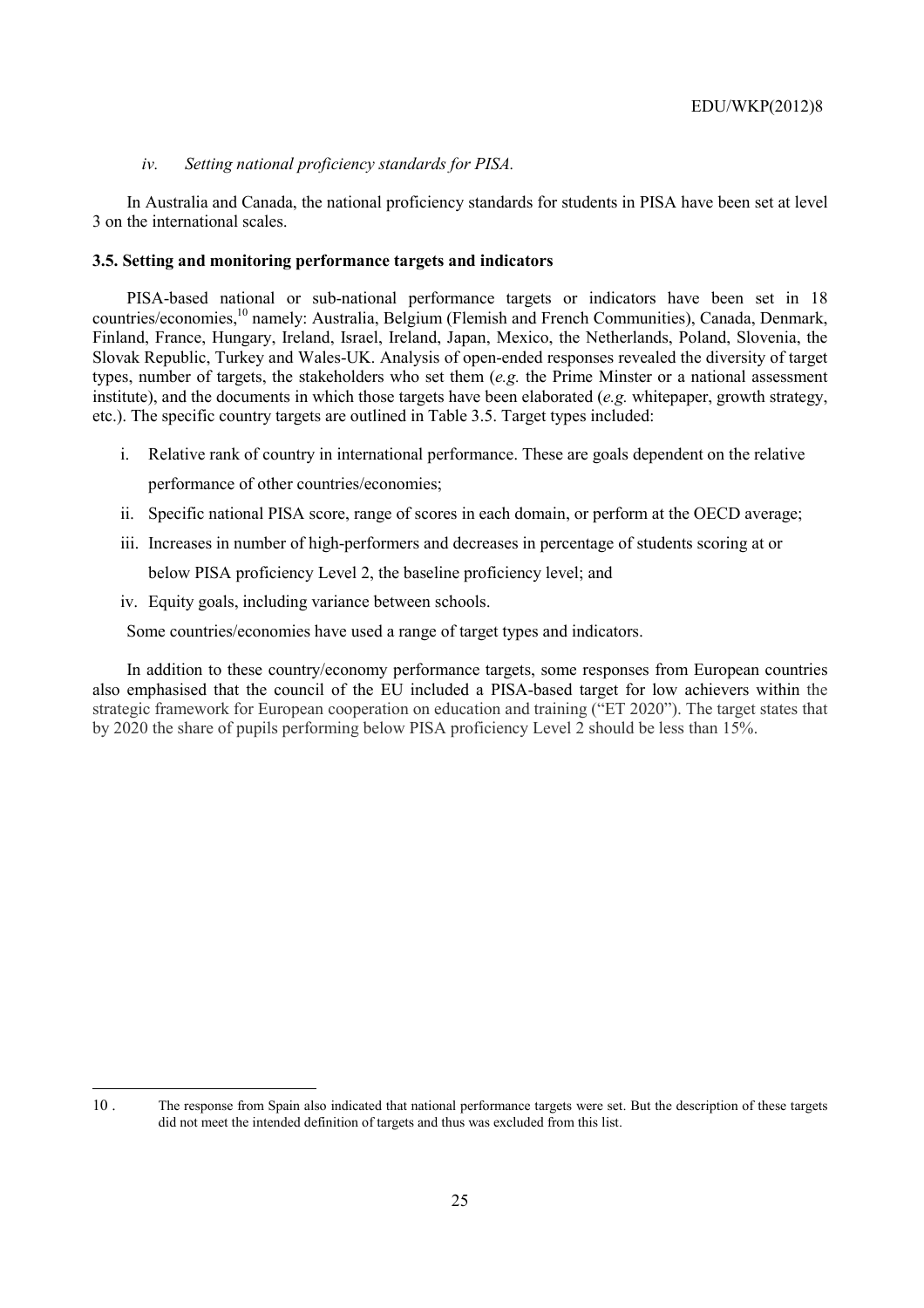| <b>COUNTRY</b>                     | <b>Targets/Indicators</b>                                                                                                                                                                                                                                                                                                                                                                                                                                                                                                                                                                                                                                                                                            |
|------------------------------------|----------------------------------------------------------------------------------------------------------------------------------------------------------------------------------------------------------------------------------------------------------------------------------------------------------------------------------------------------------------------------------------------------------------------------------------------------------------------------------------------------------------------------------------------------------------------------------------------------------------------------------------------------------------------------------------------------------------------|
| Australia                          | PISA used as key national performance measures of numeracy, science literacy and literacy.<br>These are expressed in the Measurement Framework for Schooling in Australia (ACARA, 2010).<br>The proportion of students achieving at or above the proficient standard (defined as Level 3) on<br>the OECD PISA combined mathematics, reading and science scale. No specific target is set.                                                                                                                                                                                                                                                                                                                            |
| Belgium-<br>(Flemish<br>Community) | The indicator 'Share of 15-year-olds performing at level or below in reading literacy' is used in the<br>Flemish 'Pact2020'-a future-oriented action plan that was agreed by all Flemish social partners<br>in 2009. The indicator is used to monitor an overarching goal of improving the quality of life and<br>reducing poverty. Specifically, the PISA indicator is referred to in the context of literacy. As the<br>target concerns literacy of the whole population, no specific target has been set for the PISA<br>indicator.                                                                                                                                                                               |
| Belgium<br>(French<br>Community)   | In the Contrat pour l'école <sup>a</sup> , which is a set of goals assigned to the education system on the<br>basis of a broad consultation of the educative community, PISA is mentioned several times.<br>Some of the targets for 2013 are linked to PISA:<br>- The students' results in reading, mathematics and science should at least reach and preferably<br>surpass the OECD average, and the proportion of weak students should decrease.<br>- The between-school variance in student performance should decrease from 56% to 40% and<br>the school segregation level should be less than 40%.<br>- The variance in results in the main subjects explained by the track should progressively be<br>reduced. |
| Canada                             | Some Canadian provinces have expressed PISA-related performance targets in general terms,<br>such as 'improving PISA score' or 'improving PISA ranking'.                                                                                                                                                                                                                                                                                                                                                                                                                                                                                                                                                             |
| Denmark                            | Rank - a goal of Denmark to be in the top five in PISA. The goal was set by the Danish Prime<br>Minister in January 2010.                                                                                                                                                                                                                                                                                                                                                                                                                                                                                                                                                                                            |
| Finland                            | The goal for national performance for each domain, expressed as a range of PISA scores. The<br>goal is set in the state budget by the government and approved by the parliament.                                                                                                                                                                                                                                                                                                                                                                                                                                                                                                                                     |
| France                             | For PISA 2012, the target is 17% for low-achieving readers.                                                                                                                                                                                                                                                                                                                                                                                                                                                                                                                                                                                                                                                          |
| Ireland                            | In the national literacy and numeracy strategy. <sup>b</sup> target-setting on the basis of PISA is included as<br>follows:<br>- Increase the percentage of 15-year-old students performing at or above Level 4 (i.e. at the<br>highest levels) in PISA reading literacy and numeracy tests by at least five percentage points by<br>2020;<br>- Halve the percentage of 15-year-old students performing at or below Level 1 (the lowest level)<br>in PISA reading literacy and numeracy tests by 2020.                                                                                                                                                                                                               |
| Israel                             | Improve Israel's absolute and relative standing on the PISA scale. Increase in the percent of<br>students at the upper part of scales, and reduce the percent of students at the lower end of the<br>scales.                                                                                                                                                                                                                                                                                                                                                                                                                                                                                                         |
| Japan                              | The government established the "New Growth Strategy" on 18 June 2010 that included various<br>goals to be achieved by the year 2020. PISA is referred to in one of the strategy's goals: to see<br>Japan's overall student performance at the top level among the participating countries. The aim<br>is also to reduce the number of poor performers and increase the number of high performers;<br>make the mean scores of each domain close to those of the top-performing countries; and<br>increase the proportion of students who respond positively to the attitudes- and interest-related<br>items to above-average levels.                                                                                  |
| Mexico                             | Objective 1 of the Education Sector Programme 2007-2012 establishes as a goal for 2012 to<br>raise performance on PISA to 435 points as an average for both mathematics and reading,<br>taking the average score of 392 points, attained in PISA 2006, as the base.<br>The Agreement for the Articulation of Basic Education asserts that the whole curriculum should<br>set a vision for 2021 that includes generalising the competencies described at PISA Level 3;<br>eliminating the gap between the students who perform below Level 2 and those who perform at<br>or above that level.                                                                                                                         |

# **Table 3. 5. Overview of PISA-referenced performance targets and indicators**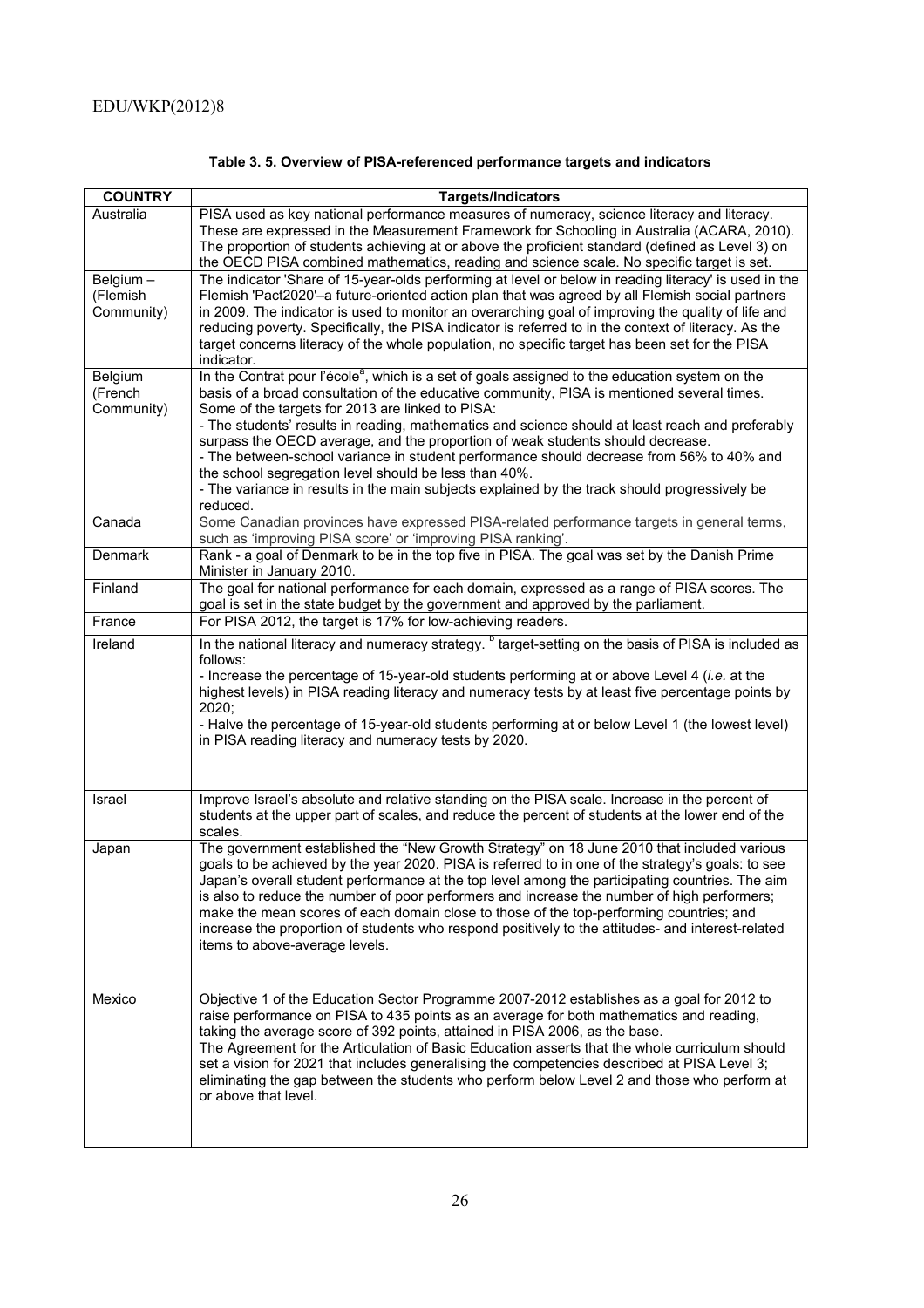| Poland             | Polish education strategy seeks to reduce the number of low-achievers in reading, math and<br>science as defined by the ET 2020 benchmark.                                                                                                       |
|--------------------|--------------------------------------------------------------------------------------------------------------------------------------------------------------------------------------------------------------------------------------------------|
| <b>Netherlands</b> | Raise average scores in three PISA domains and increase number of students at highest<br>proficiency levels.                                                                                                                                     |
| Slovak<br>Republic | The Ministry of Education sets its performance targets in relation to performance of the country<br>on PISA. The Ministry, as sole stakeholder, sets the targets with the aim of achieving the OECD<br>average or better in the following round. |
| Slovenia           | There are no officially set performance targets based on PISA. However, the 2011 White Paper<br>on Education states that Slovenia should rank in the top third of developed countries/economies<br>in PISA-like assessments.                     |
| Turkey             | National performance targets are determined according to the country's score on PISA and the<br>OECD average.                                                                                                                                    |
| Wales              | The Minister has voiced aspirations for improvement in PISA performance and PISA related<br>skills.                                                                                                                                              |

a. This document can be located at: http://www.enseignement.be/index.php?page=25230

b. Ireland's national literacy and numeracy strategy document can be found at: http://www.education.ie/admin/servlet/blobservlet/lit\_num\_strat.pdf?language=EN&igstat=true (p18)

#### **Section 4 Discussion**

This paper has sought to examine the normative impact of PISA by investigating how, and the extent to which, national policy actors use PISA in policies and practices to evaluate and improve school-system performance. The results make clear that PISA is becoming an influential element of education policymaking processes at the national level. Furthermore, the findings provide preliminary evidence that PISA is being used and integrated within national/federal policies and practices of assessment and evaluation, curriculum standards and performance targets.

Policy-makers across nearly all PISA-participating countries/economies see PISA as an important indicator of system performance, and there is evidence that the PISA evaluation has the potential to 'define' the policy problems and set the agenda for policy debate at the national and state levels. Results from the early rounds of PISA triggered large-scale PISA shock in a small group of countries/economies, such as Germany and Denmark. This study provides evidence that the majority of countries/economies have initiated policy reform and initiatives - to varying extents - in direct response to the PISA evaluation at some point across the survey rounds. Countries/economies that have demonstrated the most substantial policy responses to PISA included those that perform above, at and below the OECD average. Overall, PISA seems to have become accepted by policy–makers as a valid and reliable instrument for internationally benchmarking current system performance and the relative changes in outcomes over time.

Beyond being an external monitor of system performance, there is evidence that PISA has now been embedded within national/federal systems for assessment and evaluation. Across a range of countries/economies, PISA has provided a large-scale evaluation for systems that did not previously conduct national/federal assessments; has promoted the increased scope of national assessment systems; and been used to monitor sub-national regions and student groups. In other countries/economies with more sophisticated national/federal assessment systems, PISA is used to complement national data and validate national results against an international benchmark. There is also evidence that some policy-makers have used the PISA assessment frameworks and instrument as a best-practice 'model' or 'guide' in formulating improved national/federal assessment policies and practices. Furthermore, a substantial group of countries/economies has explicitly sought to incorporate and emphasise PISA-like competencies in revised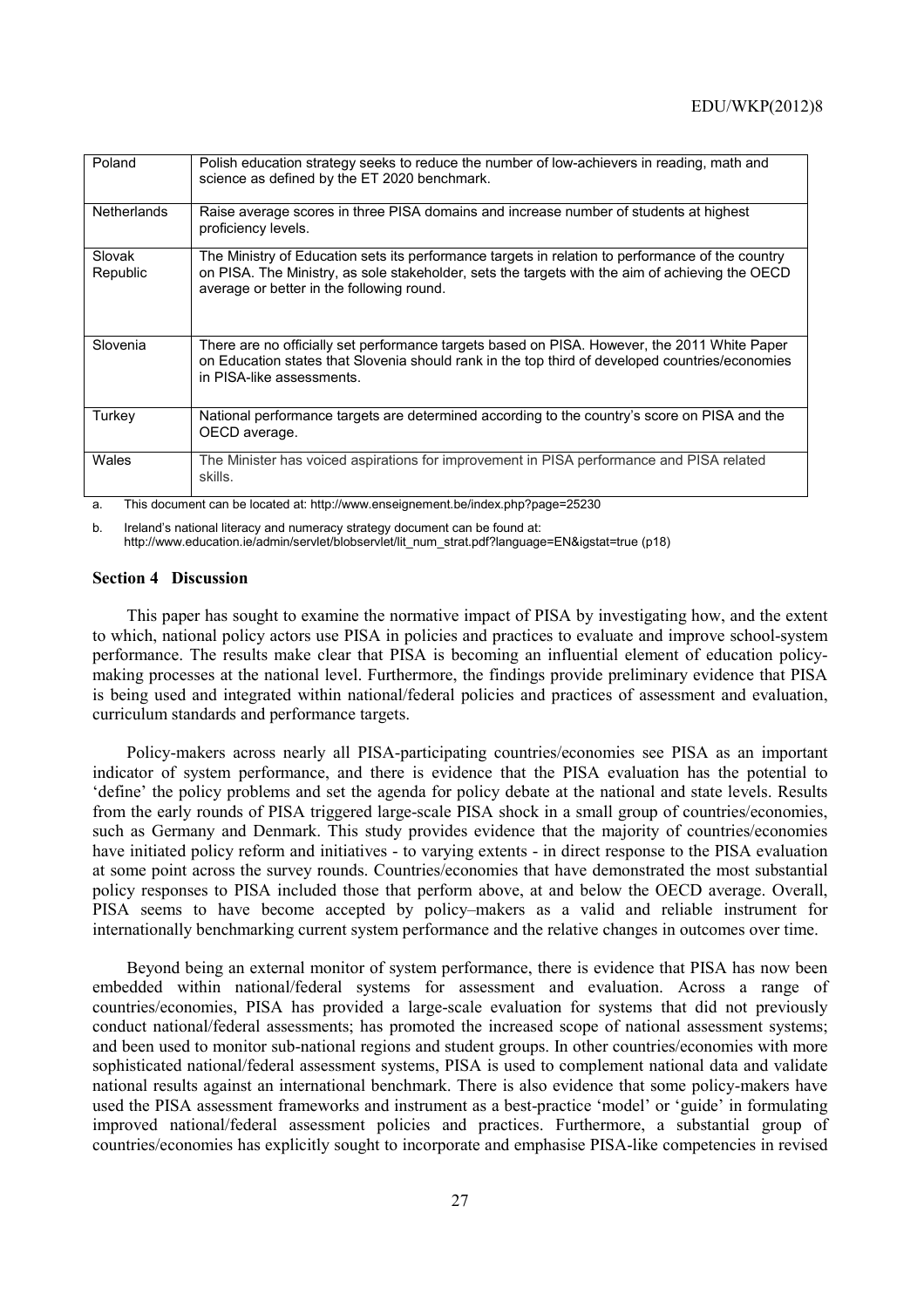#### EDU/WKP(2012)8

national standards and curricula. This impact on assessment and standards may be best interpreted as policy transfer and learning from the international to the national level (Dolowitz and Marsh, 2000; Stone, 2001; 2004).

There is also evidence that PISA has been embedded as an external global standard for setting system goals and evaluating system progress. A substantial number of countries/economies have set PISA-based national performance targets. These policy targets often define measurable system goals in terms of relative rank or absolute PISA score. Targets focused on improving the performance of low-achieving students – defined as below PISA proficiency Level 2 – have been adopted across a broad range of countries/economies and at the supranational level by the EU. PISA-based policy targets further incorporate PISA norms into the national/federal education system. Furthermore, respondents from a group of countries/economies that have recently enacted, or are in the process of initiating, education reforms highlighted the expected role of future PISA surveys in evaluating the effectiveness of these national reform strategies. These finding underscore a shift towards international, external accountability for system performance and improvement through PISA.

PISA policy findings have also had an impact on national policy. The PISA-based policy findings drawn from the factors associated with higher performance have played an influential role in the policymaking processes of the majority of countries/economies, particularly those related to assessments and accountability. In the specific area of student selection and tracking, analysis of PISA results has directly challenged the historical norm of school organisation in a group of education systems in Europe that traditionally track their students. Furthermore, there is evidence that referring to high-performing PISA systems has been influential in the policy-making process of at least half of the countries/economies. The education policies of Finland have been cited most broadly across countries/economies, signalling that, through its performance in PISA, Finland is regarded as a key source for cross-national policy learning and borrowing. It is possible that reference to PISA high-performing countries may help policy actors to legitimise and justify their intended reform agenda within contested national policy debates (Steiner-Khamsi, 2003; 2010).

The analysis of this paper suggests that PISA plays an important function for policy-makers as they seek to evaluate and improve system performance in response to the demands of the global knowledge economy. This paper provides preliminary evidence that PISA has an influential normative effect on the direction of national education policies, although the extent of influence varies across countries/economies. In some PISA participating countries/economies, policy-makers have made only small policy adjustments to respond to the PISA evaluation and align system policy settings with international standards. Yet there is evidence that in other countries/economies, policy actors have responded quickly to PISA evaluations of their system and have moved to incorporate the PISA norms and standards more deeply into the national/federal policy processes and instruments. In these contexts, PISA may come to increasingly shape, define and evaluate the key goals of the national/federal education system. On a broader level, the analysis discussed in this paper reveals the emerging role and influence of the OECD as an international education monitor and policy actor.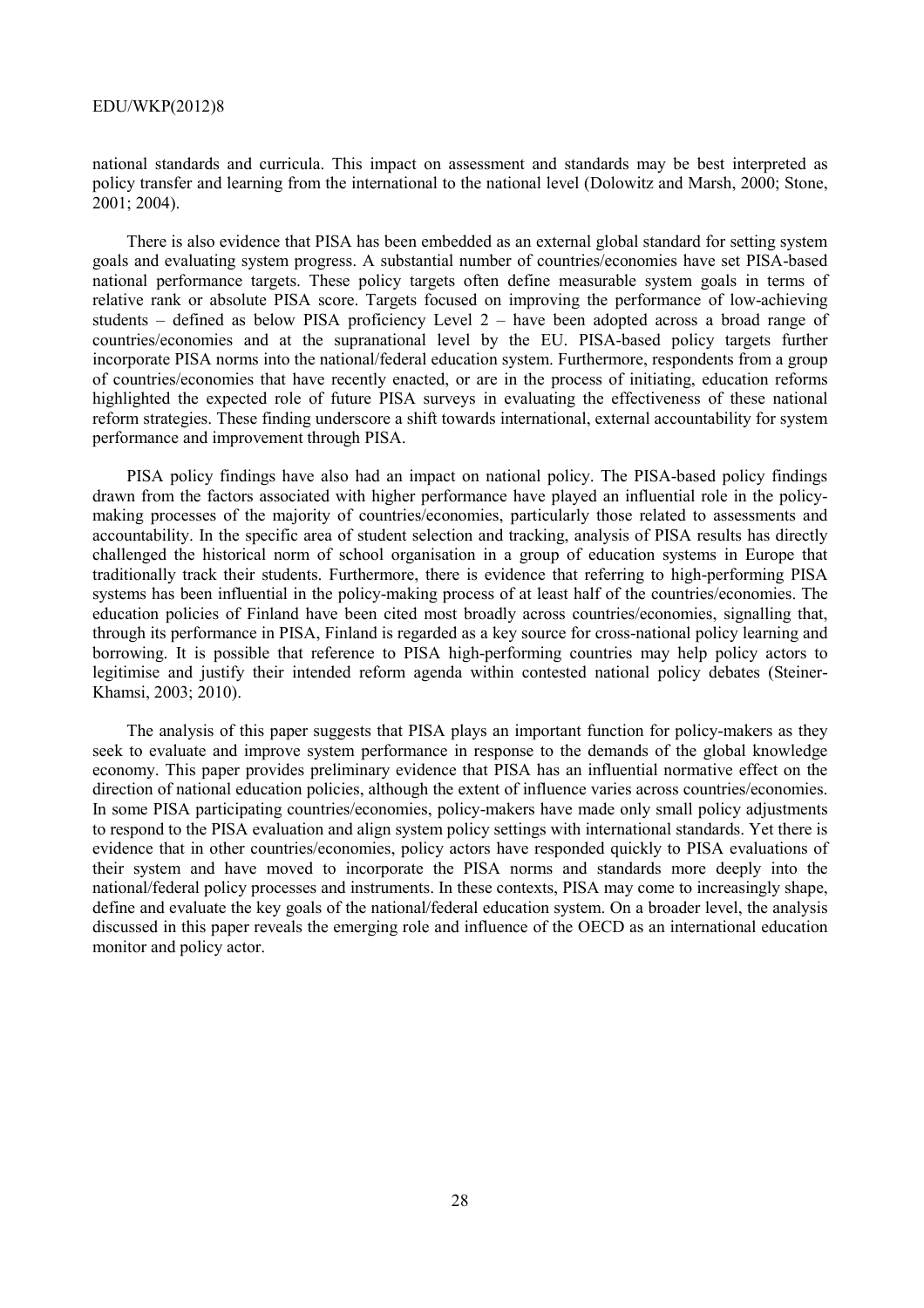## **References**

- Bieber, T. (2010). Playing the Multilevel Game in Education The PISA Study and the Bologna Process triggering Swiss Harmonization. In K Martens, N. Alexander Kenneth, M. Windzio, & A. Weymann (Eds.), *Transformation of Education Policy*. Basingstoke: Palgrave.
- Dobbins, M. (2010). Education Policy in New Zealand Successfully Navigating the International Market for Education. In K Martens, N. Alexander Kenneth, M. Windzio, & A. Weymann (Eds.), *Transformation of Education Policy*. Basingstoke: Palgrave.
- Macmillan.Dobbins, M., & Martens, K. (2010). A contrasting case: The USA and its weak response to internationalisation processes in education policy. In K Martens, N. Alexander Kenneth, M. Windzio, & A. Weymann (Eds.), *Transformation of Education Policy*. Basingstoke: Palgrave.
- Dolowitz, D., & March, S. (2000). Learning from abroad: The role of policy transfer in contemporary policy making. *Governance* 13(1), 5-24.
- Egelund, N. (2008). The value of international comparative studies of achievement a Danish perspective. *Assessment in Education: Principles, Policy & Practice*, *15*(3), 245-251.
- Ertl, H. (2006). Educational standards and the changing discourse on education: the reception and consequences of the PISA study in Germany. *Oxford Review of Education, 32*(5), *619–634.*
- Grek, S. (2009). Governing by numbers: the PISA effect in Europe. *Journal of Education Policy*, *24*(1), 23-37.
- Hopkins, D., Pennock, D., Ritzen, J., Ahtaridou, E., & Zimmer, K. (2008). External Evaluation of the Policy Impact of PISA. OECD doc. EDU/PISA/GB(2008)35/REV1. Paris: OECD.
- Kingdon, J. (1995). *Agendas, Alternatives, and Public Policy* (2<sup>nd</sup> ed.). New York: Harper Collins.
- Knodel, P., & Walkenhorst, H*.* (2010). What's England got to do with it? British Underestimation of International Initiatives in Education Policy. In K Martens, N. Alexander Kenneth, M. Windzio, & A. Weymann (Eds.), *Transformation of Education Policy*. Basingstoke: Palgrave.
- Martens, D. K., Nagel, A.-K., Windzio, M., & Weymann, A. (2010). *Transformation of Education Policy*. Basingstoke: Palgrave.
- Martens, K., & Niemann, D. (2010). Governance by comparison: How rating and ranking impacts national policy-making in education. No.139, TranState working paper. University of Bremen. Collaborative Research Center 597: Transformations of the State.
- Niemann, D. (2010). Turn of the tide new horizons in German education policy: Making through IO influence. In Kerstin Martens, A.-K. Nagel, M. Windzio, & A. Weymann (Eds.), *Transformation of Education Policy*. Basingstoke: Palgrave.
- OECD. (2000). *Measuring student knowledge and skills: The PISA 2000 assessment of reading, mathematics and science literacy*. Paris: OECD
- OECD. (2004). *Denmark: Lessons from PISA 2000*. Paris: OECD.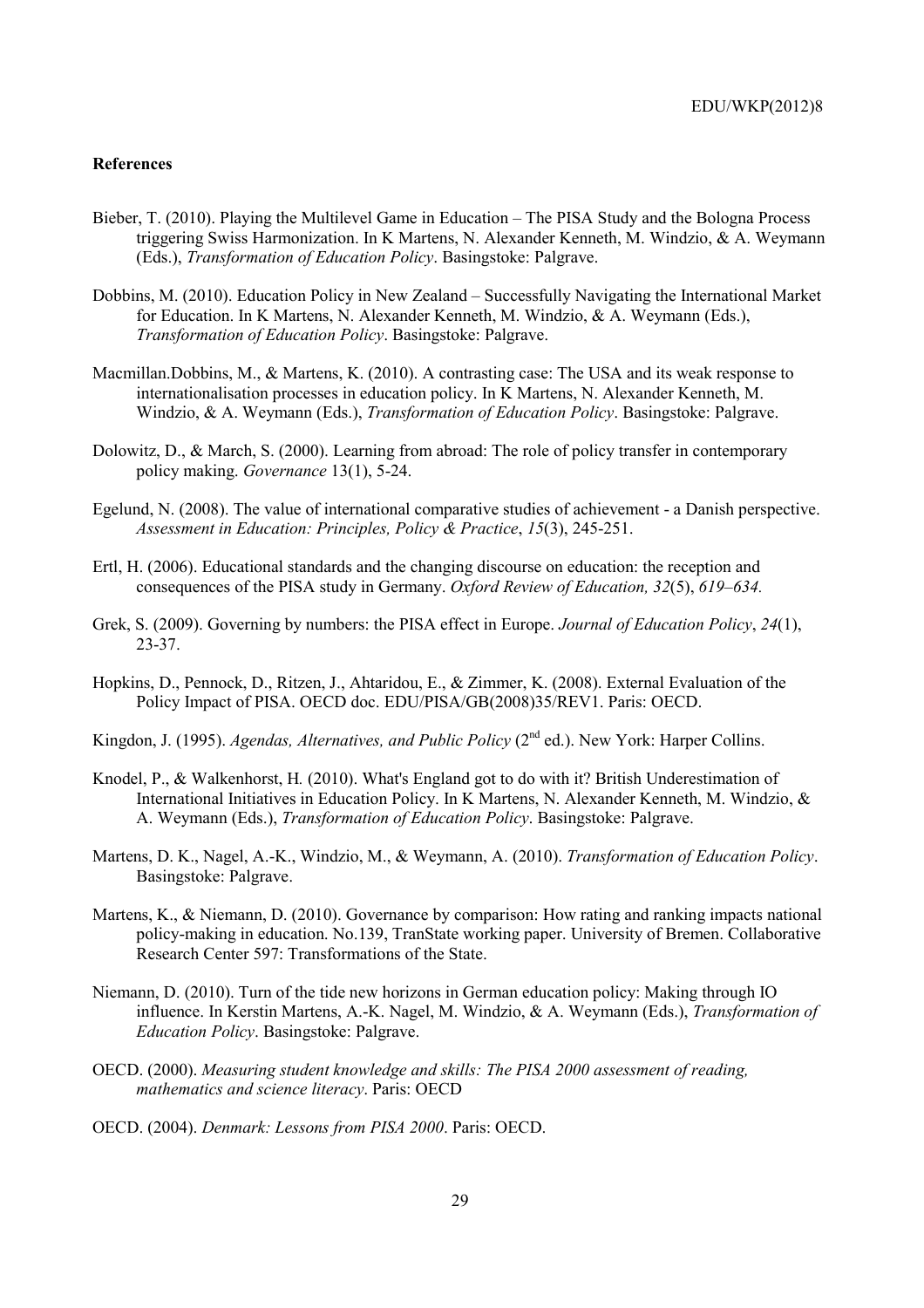- OECD. (2010a). *PISA 2009 results: What students know and can do. Student performance in reading, mathematics and science. Volume I.* Paris: OECD.
- OECD (2010b) *Strong performers and successful reformers in Education: Lessons from PISA for the United States*. Paris: OECD.
- OECD. (2010c). *PISA 2009 results: What makes a school successful? Resources, policies and practices. Volume IV.* Paris: OECD.
- Schleicher, A. (2007). Can competencies assessed by PISA be considered the fundamental school knowledge 15-year-olds should possess? *Journal of Educational Change*, *8*(4), 349-357.
- Stack, M. (2007). Representing School Success and Failure: media coverage of international tests, *Policy Futures in Education, 5*(1), 100-110.
- Steiner-Khamsi. (2003). The politics of league tables. *Journal of Social Science Education*, *1* (on-line journal SOWI).
- Steiner-Khamsi, G. (2010). Presidential Address The Politics and Economics of Comparison. *International Education*, 54, 323-342.
- Stone, D. (2001). Learning lessons, policy transfer and the international diffusion of policy ideas. No. 69/01, CSGR Working paper. The University of Warwick.
- Stone, D. (2004). Transfer agents and global networks in the "transnationalisation" of policy. *Journal of European Public Policy*, *11*(3), 545-566.
- Takayama, K. (2008). The politics of international league tables: PISA in Japan s achievement crisis debate. *Comparative Education*, *44*(4), 387-407.
- Takayama, K. (2010). Politics of Externalization in Reflexive Times: Reinventing Japanese Education Reform Discourses through "Finnish PISA Success." *Comparative Education Review*, *54*(1), 51-75.